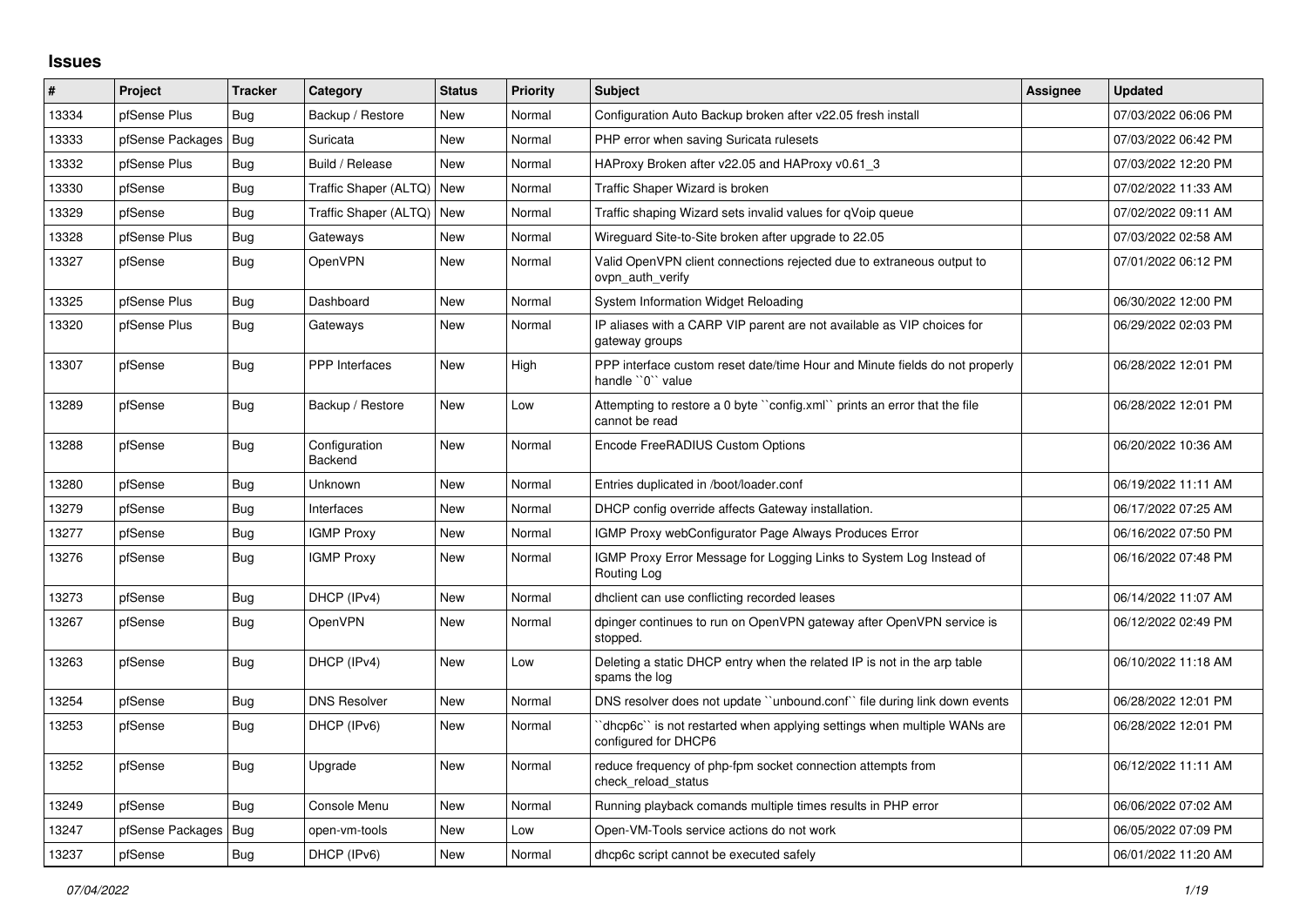| #     | Project                | <b>Tracker</b> | Category                 | <b>Status</b> | <b>Priority</b> | <b>Subject</b>                                                                                                                      | Assignee | <b>Updated</b>      |
|-------|------------------------|----------------|--------------------------|---------------|-----------------|-------------------------------------------------------------------------------------------------------------------------------------|----------|---------------------|
| 13224 | pfSense                | Bug            | Notifications            | New           | Normal          | Email notification flood when UPS (NUT) and WAN send notifications                                                                  |          | 05/27/2022 01:58 AM |
| 13222 | pfSense                | Bug            | UPnP/NAT-PMP             | <b>New</b>    | Normal          | CARP IP does not listen for NAT-PMP packets                                                                                         |          | 05/26/2022 02:28 PM |
| 13206 | pfSense Plus           | Bug            | Hardware / Drivers       | <b>New</b>    | Normal          | SG-3100 LED GPIO hangs                                                                                                              |          | 06/11/2022 07:01 PM |
| 13202 | pfSense Packages   Bug |                | pfBlockerNG              | <b>New</b>    | Normal          | Missing Protocols on IP Feed Groups Advanced Inbound/Outbound Firewall<br>Rule settings                                             |          | 05/23/2022 08:58 AM |
| 13194 | pfSense Packages   Bug |                | pfBlockerNG              | <b>New</b>    | Normal          | Remove dead Malc0de feed                                                                                                            |          | 05/23/2022 05:16 AM |
| 13180 | pfSense Packages   Bug |                | pfBlockerNG              | New           | High            | High CPU Utilization with pfb filter Isince PfBlockerNG update to devel<br>$3.1.0 - 4$                                              |          | 06/14/2022 08:00 AM |
| 13167 | pfSense                | Bug            | <b>Dynamic DNS</b>       | <b>New</b>    | Normal          | phpDynDNS: DigitalOcean ddns update fails (bad request, invalid character<br>'-' in request id)                                     |          | 06/16/2022 09:30 PM |
| 13158 | pfSense                | Bug            | Web Interface            | <b>New</b>    | Normal          | Input validation error when applying limiter changes                                                                                |          | 05/14/2022 05:32 PM |
| 13144 | pfSense                | <b>Bug</b>     | Rules / NAT              | <b>New</b>    | Very Low        | Firewall rule entries can get out of sync when entries are deleted while other<br>administrators are editing entries simultaneously |          | 05/10/2022 07:26 AM |
| 13141 | pfSense Packages   Bug |                | squidguard               | <b>New</b>    | Normal          | wrong page squidguard block                                                                                                         |          | 05/09/2022 05:33 PM |
| 13128 | pfSense Packages   Bug |                | Zabbix                   | <b>New</b>    | Normal          | Zabbix Agent 6: HA Server Setup                                                                                                     |          | 05/05/2022 01:55 AM |
| 13110 | pfSense                | Bug            | CARP                     | <b>New</b>    | Very Low        | changing CARP VIP address does not update outbound NAT interface IP                                                                 |          | 05/03/2022 02:52 PM |
| 13087 | pfSense                | <b>Bug</b>     | OpenVPN                  | New           | Normal          | OpenVPN Server: hide WINS servers list when netbios option is unchecked<br>while WINS servers is checked                            |          | 04/22/2022 10:29 AM |
| 13076 | pfSense                | Bug            | Gateway Monitoring       | New           | Normal          | Marking a gateway as down does not affect IPsec entries using gateway<br>groups                                                     |          | 06/28/2022 12:01 PM |
| 13074 | pfSense Plus           | Bug            | Cryptographic<br>Modules | <b>New</b>    | Normal          | AES-GCM with SafeXcel on Netgate 2100 causes MBUF overload                                                                          |          | 06/12/2022 11:14 AM |
| 13073 | pfSense Packages   Bug |                | Squid                    | New           | Normal          | ClamAV - clamd dies with high CPU load and thus the C-ICAP of<br>squid-reverse proxy causes http:500 errors                         |          | 04/19/2022 05:38 AM |
| 13068 | pfSense                | <b>Bug</b>     | Aliases / Tables         | New           | Normal          | Error loading rules when URL Table IPs content is empty                                                                             |          | 04/17/2022 09:07 PM |
| 13067 | pfSense                | <b>Bug</b>     | FilterDNS                | <b>New</b>    | Normal          | filterdns resolve interval is twice the intended value                                                                              |          | 04/17/2022 07:45 PM |
| 13053 | pfSense Packages   Bug |                | <b>ACME</b>              | New           | Normal          | LoopiaAPI error handling                                                                                                            |          | 05/05/2022 10:58 AM |
| 13051 | pfSense                | <b>Bug</b>     | Traffic Shaper (ALTQ)    | New           | Normal          | Firewall traffic shaper by interface selection unknow                                                                               |          | 04/12/2022 07:03 AM |
| 13046 | pfSense                | <b>Bug</b>     | Rules / NAT              | New           | Normal          | Floating rule applied to IPv6 interface with a SLAAC DHCPv6 gateway<br>reports error on boot                                        |          | 04/11/2022 09:50 AM |
| 13045 | pfSense Packages   Bug |                | WireGuard                | <b>New</b>    | Normal          | Firewall floating rules ignore WireGuard traffic                                                                                    |          | 04/11/2022 09:40 AM |
| 13043 | pfSense Packages   Bug |                | WireGuard                | New           | Normal          | OSPF over Wireguard interface doesn't populate neighbors after reboot                                                               |          | 04/11/2022 09:22 AM |
| 13018 | pfSense Packages   Bug |                | pfBlockerNG              | New           | Normal          | TLD and DNSBL Safesearch DOH conflict disables TLD block when<br>conflicting DOH FQDN is deselected or whitelisted                  |          | 04/01/2022 05:59 PM |
| 13003 | pfSense                | Bug            | Hardware / Drivers       | New           | Normal          | Malicious Driver Detection event on ixl driver                                                                                      |          | 06/25/2022 05:00 PM |
| 13000 | pfSense                | <b>Bug</b>     | <b>IPsec</b>             | New           | Low             | IPsec AES-GCM encryption algorithm "Key Length" field should be labeled<br>"ICV Length"                                             |          | 03/30/2022 07:40 AM |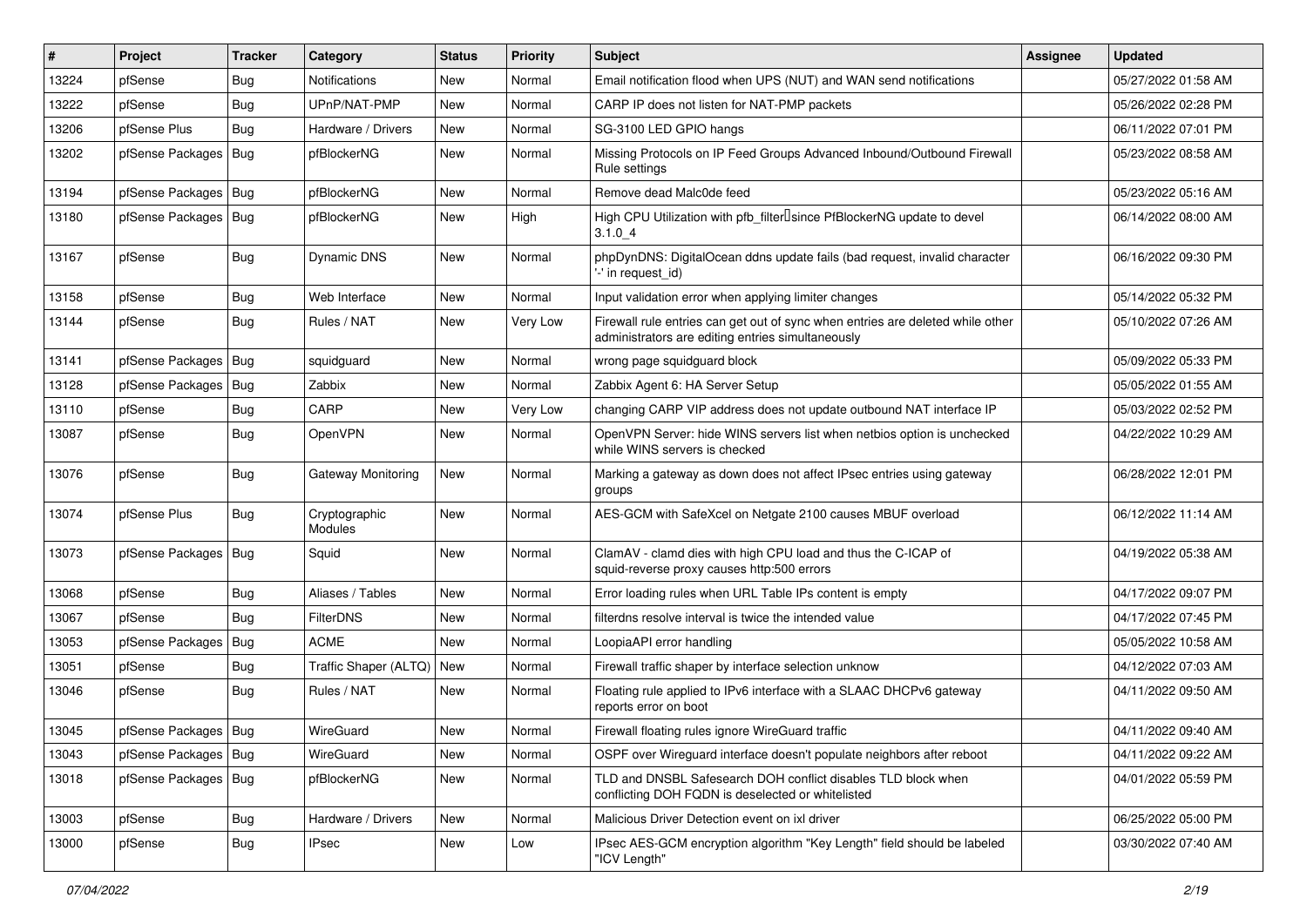| $\vert$ # | Project                | <b>Tracker</b> | Category                                 | <b>Status</b> | <b>Priority</b> | <b>Subject</b>                                                                                                                      | <b>Assignee</b> | <b>Updated</b>      |
|-----------|------------------------|----------------|------------------------------------------|---------------|-----------------|-------------------------------------------------------------------------------------------------------------------------------------|-----------------|---------------------|
| 12982     | pfSense Packages       | Bug            | FreeRADIUS                               | New           | Normal          | FreeRadius RadReply table entries missing from pf                                                                                   |                 | 06/19/2022 05:38 PM |
| 12974     | pfSense Plus           | Bug            | Installer                                | New           | Normal          | Typing anything into 1100/2100 recovery installer causes process to stop                                                            |                 | 06/05/2022 04:10 PM |
| 12960     | pfSense                | Bug            | Installer                                | New           | Normal          | VGA installer image defaults to serial console, serial console is default in<br>GUI settings                                        |                 | 06/28/2022 12:01 PM |
| 12950     | pfSense                | <b>Bug</b>     | Routing                                  | New           | Normal          | OpenVPN as default gateway does not get set at boot time                                                                            |                 | 04/09/2022 05:46 PM |
| 12938     | pfSense                | Bug            | IPv6 Router<br>Advertisements<br>(RADVD) | New           | Normal          | MaxRtrAdvInterval would allow stale DNS servers to be deleted faster                                                                |                 | 03/12/2022 09:37 AM |
| 12927     | pfSense                | <b>Bug</b>     | OpenVPN                                  | New           | Normal          | OpenVPN with OCSP enabled allows connections with revoked certificates                                                              |                 | 03/24/2022 08:22 AM |
| 12922     | pfSense                | Bug            | DHCP (IPv4)                              | New           | Normal          | Classless static routes received on DHCP WAN can override chosen default<br>gateway                                                 |                 | 03/28/2022 10:08 AM |
| 12905     | pfSense                | Bug            | Web Interface                            | <b>New</b>    | Normal          | Add VLAN Re-assignment to Import Interface Mismatch Wizard                                                                          |                 | 03/07/2022 08:05 AM |
| 12899     | pfSense Packages       | Bug            | Suricata                                 | New           | Normal          | Suricata doesn't honor Pass List                                                                                                    |                 | 03/04/2022 01:22 PM |
| 12894     | pfSense Plus           | <b>Bug</b>     | Certificates                             | New           | Low             | duplicating freshly created certificates through refreshing                                                                         |                 | 03/03/2022 02:35 PM |
| 12888     | pfSense                | <b>Bug</b>     | Rules / NAT                              | New           | Normal          | pfSense sends un-NATed packets during OpenVPN startup                                                                               |                 | 03/01/2022 03:13 PM |
| 12875     | pfSense                | <b>Bug</b>     | Package System                           | New           | Normal          | Import zabbix-agent6 and zabbix-proxy6 from FreeBSD Ports                                                                           |                 | 05/28/2022 06:50 PM |
| 12857     | pfSense                | Bug            | Gateways                                 | New           | Normal          | Firewall gateway goes away when making changes to Bridge0 device                                                                    |                 | 02/27/2022 11:20 AM |
| 12850     | pfSense                | Bug            | Routing                                  | New           | Low             | Console error during boot: "route: route has not been found"                                                                        |                 | 02/22/2022 08:27 AM |
| 12845     | pfSense Packages       | Bug            | softflowd                                | New           | Normal          | softflowd wrong vlan tag                                                                                                            |                 | 02/21/2022 10:40 AM |
| 12828     | pfSense                | <b>Bug</b>     | Wireless                                 | New           | Normal          | pfSense keeps crashing (Fatal trap 12: page fault while in kernel mode)                                                             |                 | 02/21/2022 07:55 AM |
| 12823     | pfSense                | <b>Bug</b>     | DHCP (IPv6)                              | New           | Normal          | Multiple DHCP6 WAN connections PPPoE interface 'defached' status                                                                    |                 | 02/18/2022 05:39 AM |
| 12822     | pfSense Packages       | Bug            | pfBlockerNG                              | New           | Normal          | IPv4 Source ASN format not working                                                                                                  |                 | 02/18/2022 10:47 AM |
| 12797     | pfSense                | Bug            | UPnP/NAT-PMP                             | New           | Normal          | UPnP+STUN forms invalid outbound NAT rules using the external address<br>discovered from STUN                                       |                 | 02/15/2022 01:01 PM |
| 12774     | pfSense                | Bug            | Backup / Restore                         | <b>New</b>    | Normal          | Picture widget image is not saved in backup                                                                                         |                 | 04/04/2022 04:48 AM |
| 12767     | pfSense Packages   Bug |                | Avahi                                    | New           | Normal          | `Package radavahi-daemon does does not exist in current pfSense version<br>and it has been removed"" message on pfSense 2.7 restore |                 | 02/07/2022 11:28 AM |
| 12764     | pfSense                | <b>Bug</b>     | Gateways                                 | New           | Normal          | VTI gateway status is pending after assigning the VTI interface                                                                     |                 | 02/07/2022 05:41 AM |
| 12759     | pfSense Plus           | Bug            | Package System                           | New           | Very Low        | Proprietary packages link to non-existant or non-public github pages                                                                |                 | 02/09/2022 10:43 AM |
| 12751     | pfSense Packages   Bug |                | <b>FRR</b>                               | New           | Normal          | Improve FRR route restoration after gateway events                                                                                  |                 | 02/06/2022 11:07 PM |
| 12747     | pfSense                | <b>Bug</b>     | Logging                                  | New           | Normal          | System log is filled by sshguard                                                                                                    |                 | 06/30/2022 05:21 AM |
| 12737     | pfSense                | Bug            | Certificates                             | New           | Normal          | CApath is not defined by default in curl                                                                                            |                 | 06/28/2022 12:01 PM |
| 12732     | pfSense Packages       | <b>Bug</b>     | squidguard                               | New           | High            | Squid https filtering squidguard acl target list - erratic behaviour                                                                |                 | 01/26/2022 09:11 AM |
| 12730     | pfSense                | <b>Bug</b>     | Captive Portal                           | New           | Normal          | RADIUS accounting does not work if WAN is down                                                                                      |                 | 01/26/2022 05:13 AM |
| 12726     | pfSense                | Bug            | Authentication                           | New           | Normal          | LDAP select container button auto populate                                                                                          |                 | 01/25/2022 01:48 PM |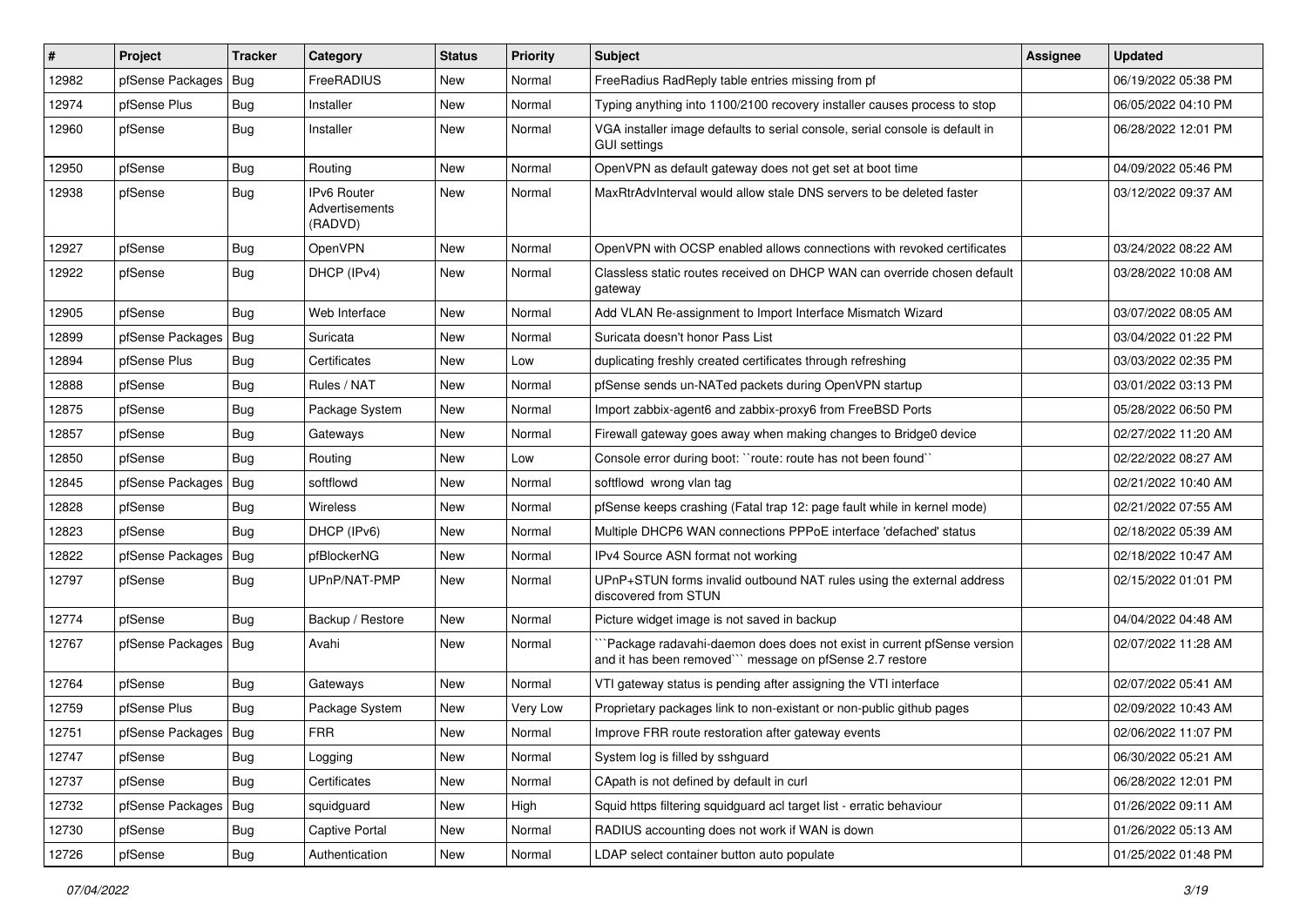| #     | Project                | <b>Tracker</b> | Category                  | <b>Status</b> | <b>Priority</b> | <b>Subject</b>                                                                                                                   | Assignee | <b>Updated</b>      |
|-------|------------------------|----------------|---------------------------|---------------|-----------------|----------------------------------------------------------------------------------------------------------------------------------|----------|---------------------|
| 12708 | pfSense                | Bug            | Aliases / Tables          | New           | Normal          | alias with non resolving DNS entry breaks underlying pf table                                                                    |          | 02/20/2022 06:13 PM |
| 12667 | pfSense Packages   Bug |                | WireGuard                 | <b>New</b>    | Normal          | Firewall Crashed After Upgrading Wireguard                                                                                       |          | 01/07/2022 09:18 AM |
| 12655 | pfSense Packages   Bug |                | Telegraf                  | New           | Normal          | telegraf, wireguard plugin failing                                                                                               |          | 12/30/2021 05:51 PM |
| 12648 | pfSense                | <b>Bug</b>     | <b>Captive Portal</b>     | <b>New</b>    | Normal          | Undocumented variables 'listenporthttp' and 'listenporthttps'                                                                    |          | 12/28/2021 10:44 AM |
| 12632 | pfSense                | Bug            | Gateways                  | New           | High            | Assigning a /30 WAN IP address at the console does not save the gateway<br>correctly                                             |          | 06/28/2022 12:01 PM |
| 12612 | pfSense                | Bug            | <b>DNS Resolver</b>       | <b>New</b>    | Normal          | DNS Resolver is restarted during every "rc.newwanip" event                                                                       |          | 06/28/2022 12:01 PM |
| 12607 | pfSense Plus           | <b>Bug</b>     | Hardware / Drivers        | <b>New</b>    | High            | Instability with Snort Inline with AWS Instances                                                                                 |          | 07/02/2022 09:05 PM |
| 12563 | pfSense                | <b>Bug</b>     | OpenVPN                   | <b>New</b>    | Normal          | OpenVPN server doesn't support Framed-IPv6-Address RADIUS attribute                                                              |          | 12/03/2021 11:19 AM |
| 12552 | pfSense                | <b>Bug</b>     | <b>OpenVPN</b>            | New           | Normal          | "Pull DNS" option within OpenVPN client does not cause pfSense to use<br>DNS servers assigned by remote OpenVPN server           |          | 12/08/2021 08:45 AM |
| 12542 | pfSense                | <b>Bug</b>     | Virtual IP Addresses      | <b>New</b>    | Normal          | Cannot assign a same IPv6 Link-Local address to different interfaces                                                             |          | 11/25/2021 01:41 AM |
| 12539 | pfSense                | Bug            | Interfaces                | <b>New</b>    | Low             | Changing VLAN ID for LAN interface in assignments silently fails.                                                                |          | 11/23/2021 04:12 AM |
| 12538 | pfSense Packages       | <b>Bug</b>     | <b>PIMD</b>               | New           | Normal          | PIMD sub-interface bug                                                                                                           |          | 11/20/2021 09:44 PM |
| 12519 | pfSense                | <b>Bug</b>     | Authentication            | New           | Normal          | Fail authentication using special character in password via the LDAP<br>connector                                                |          | 11/12/2021 07:39 AM |
| 12509 | pfSense                | Bug            | OpenVPN                   | New           | Normal          | Deffered authentication does not work with auth-gen-token external-auth or<br>pusk "auth-token"                                  |          | 11/08/2021 04:01 AM |
| 12508 | pfSense                | <b>Bug</b>     | <b>DHCP Relay</b>         | New           | Normal          | DHCP Relay over VPN                                                                                                              |          | 11/06/2021 11:25 AM |
| 12504 | pfSense                | <b>Bug</b>     | Interfaces                | <b>New</b>    | Normal          | BCM57412 NetXtreme-E 10Gb RDMA Ethernet controller issue                                                                         |          | 11/05/2021 04:51 AM |
| 12483 | pfSense                | <b>Bug</b>     | Configuration<br>Backend  | New           | Normal          | GUI creates inconsistent config.xml                                                                                              |          | 10/23/2021 06:48 AM |
| 12467 | pfSense                | <b>Bug</b>     | <b>Captive Portal</b>     | New           | Normal          | CP error on client disconnect after reboot                                                                                       |          | 10/17/2021 05:35 AM |
| 12451 | pfSense                | Bug            | Virtual IP Addresses      | <b>New</b>    | Normal          | deleteVIP() does not check RFC2136 Update Source                                                                                 |          | 10/13/2021 10:06 AM |
| 12444 | pfSense Packages   Bug |                | ntop                      | <b>New</b>    | Normal          | ntopng throws errors when viewing single host                                                                                    |          | 10/11/2021 12:39 PM |
| 12436 | pfSense                | <b>Bug</b>     | <b>PPPoE Server</b>       | New           | Normal          | Pppoe server config gui does not allow setting of chap authentication, and<br>sets the network start address for allocation to 0 |          | 10/21/2021 08:15 AM |
| 12421 | pfSense                | <b>Bug</b>     | Rules / NAT               | <b>New</b>    | Normal          | IPV6 limiter bug                                                                                                                 |          | 10/02/2021 08:44 AM |
| 12401 | pfSense                | <b>Bug</b>     | <b>Traffic Graphs</b>     | New           | Normal          | Traffic graphs with untagged and tagged VLAN on same interface                                                                   |          | 09/23/2021 09:18 PM |
| 12393 | pfSense                | Bug            | Traffic Shaper (ALTQ) New |               | Low             | Priority of qOthersLow higher than default queues                                                                                |          | 09/21/2021 02:48 PM |
| 12357 | pfSense                | <b>Bug</b>     | Captive Portal            | New           | Normal          | Captive Portal popup Logout button loads full login page in popup when<br>clicked                                                |          | 10/27/2021 12:10 PM |
| 12338 | pfSense Packages   Bug |                | <b>RRD Summary</b>        | New           | Normal          | RRD Summary does not report data on 3100                                                                                         |          | 04/15/2022 02:54 PM |
| 12286 | pfSense Packages   Bug |                | FreeRADIUS                | New           | Normal          | Add support for ntlm_auth in LDAP                                                                                                |          | 08/20/2021 08:27 AM |
| 12283 | pfSense                | <b>Bug</b>     | Authentication            | New           | Normal          | LDAP/RADIUS authentication servers configuration does not allow source IP<br>address to be specified                             |          | 08/20/2021 01:15 AM |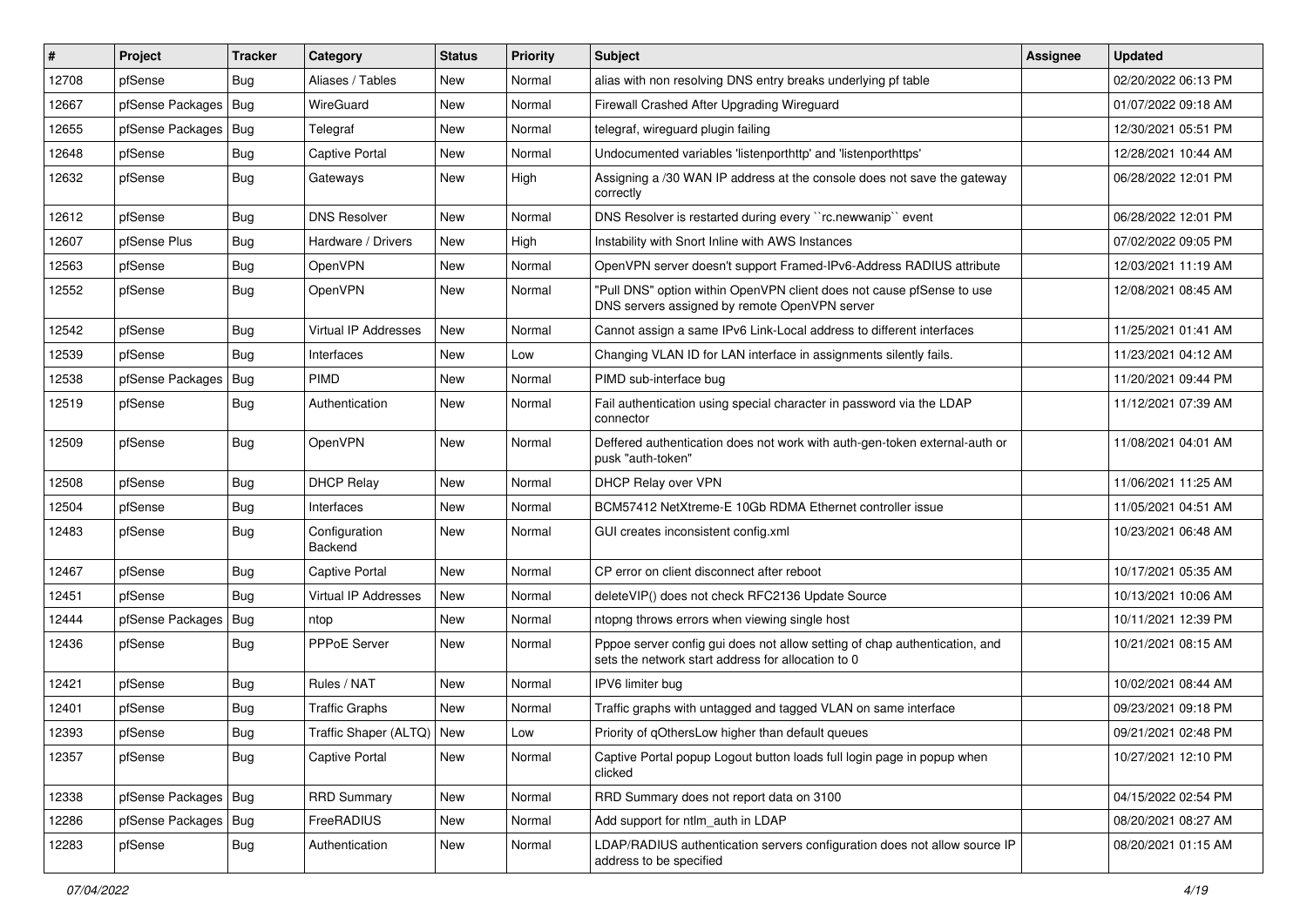| #     | Project                | <b>Tracker</b> | Category                 | <b>Status</b> | <b>Priority</b> | <b>Subject</b>                                                                                           | Assignee | <b>Updated</b>      |
|-------|------------------------|----------------|--------------------------|---------------|-----------------|----------------------------------------------------------------------------------------------------------|----------|---------------------|
| 12260 | pfSense Packages   Bug |                | ntop                     | New           | Normal          | Update popup and version missmatch?                                                                      |          | 01/08/2022 05:53 AM |
| 12259 | pfSense                | <b>Bug</b>     | <b>Operating System</b>  | <b>New</b>    | Normal          | Intel em NICs Suffering Performance Degradation on FreeBSD12                                             |          | 02/25/2022 09:28 PM |
| 12249 | pfSense                | Bug            | Backup / Restore         | New           | Normal          | HAProxy causing failed ACB backups                                                                       |          | 11/15/2021 11:58 PM |
| 12188 | pfSense Packages   Bug |                | OpenVPN Client<br>Export | New           | Normal          | client export breaks multi remote configurations                                                         |          | 10/02/2021 05:58 PM |
| 12178 | pfSense Packages   Bug |                | WireGuard                | New           | Low             | WireGuard always shows 'Configuring WireGuard tunnelsdone.' message<br>on boot                           |          | 07/30/2021 06:58 AM |
| 12130 | pfSense Packages   Bug |                | Zeek                     | <b>New</b>    | Normal          | Zeek fails to start                                                                                      |          | 07/15/2021 02:00 AM |
| 12126 | pfSense Packages   Bug |                | FreeRADIUS               | <b>New</b>    | Normal          | freeradius3 0.15.7 31                                                                                    |          | 10/11/2021 08:21 AM |
| 12122 | pfSense                | <b>Bug</b>     | Web Interface            | New           | Normal          | Perform greedy actions asychronously                                                                     |          | 07/10/2021 01:10 PM |
| 12095 | pfSense                | Bug            | Authentication           | New           | Normal          | Memory leak in pcscd                                                                                     |          | 06/01/2022 01:01 PM |
| 12084 | pfSense Packages   Bug |                | <b>FRR</b>               | New           | Normal          | libfrr.so.0 error on SG-1100                                                                             |          | 06/26/2021 08:22 AM |
| 12070 | pfSense                | <b>Bug</b>     | DHCP (IPv4)              | <b>New</b>    | Low             | VLAN0 for WAN DHCP                                                                                       |          | 12/23/2021 04:31 PM |
| 12067 | pfSense                | <b>Bug</b>     | DHCP (IPv4)              | New           | Very Low        | <b>DHCP Monitoring Statistics Error</b>                                                                  |          | 06/21/2021 08:39 AM |
| 12056 | pfSense                | Bug            | Logging                  | <b>New</b>    | Normal          | Filterlog says "Unknown Option %u"                                                                       |          | 06/18/2021 05:51 AM |
| 12033 | pfSense Packages       | Bug            | pfBlockerNG              | New           | Normal          | maxmindb and _sqlite3 modules not found                                                                  |          | 10/01/2021 04:42 AM |
| 12013 | pfSense                | Bug            | Logging                  | New           | Low             | Reading log data is inefficient in certain cases                                                         |          | 06/08/2021 07:35 AM |
| 12009 | pfSense Packages   Bug |                | Zabbix                   | <b>New</b>    | Normal          | Zabbix Agent starts twice by /etc/rc.start_packages                                                      |          | 06/08/2021 01:35 AM |
| 11970 | pfSense Packages   Bug |                | Coreboot                 | New           | Normal          | Netgate Firmware Upgrade Doesn't Work on XG-2758                                                         |          | 04/21/2022 12:39 PM |
| 11953 | pfSense                | Bug            | <b>IGMP Proxy</b>        | New           | Normal          | XG-1541 crashes when igmpproxy is enabled and network interfaces status<br>change                        |          | 05/24/2021 04:55 PM |
| 11925 | pfSense                | Bug            | OpenVPN                  | <b>New</b>    | Normal          | Calling-Station-Id always set to WAN IP                                                                  |          | 05/14/2021 09:27 AM |
| 11898 | pfSense Packages   Bug |                | apcupsd                  | New           | Normal          | PHP error from apcupsd dashboard widget                                                                  |          | 05/07/2021 09:12 AM |
| 11872 | pfSense                | Bug            | Interfaces               | New           | Normal          | gif interfaces reporting incorrect traffic counters                                                      |          | 12/30/2021 04:00 AM |
| 11848 | pfSense Packages   Bug |                | Squid                    | New           | Normal          | Issue with squid cache download speed                                                                    |          | 04/23/2021 09:30 PM |
| 11841 | pfSense Packages   Bug |                | <b>FRR</b>               | <b>New</b>    | Normal          | FRR access lists default bahavior changed to permit by default                                           |          | 04/22/2021 09:52 AM |
| 11835 | pfSense Packages   Bug |                | <b>FRR</b>               | New           | Normal          | FRR OSPF redistributed connected routes disappearing                                                     |          | 04/22/2021 07:11 AM |
| 11802 | pfSense Packages   Bug |                | FreeRADIUS               | New           | Normal          | FreeRADIUS sync                                                                                          |          | 05/10/2021 04:18 AM |
| 11786 | pfSense                | Bug            | Services                 | New           | Normal          | SSH incomplete setup and startup fail while recovering XML backup in a<br>fresh install of pfSense 2.5.0 |          | 04/17/2021 01:36 PM |
| 11780 | pfSense Packages   Bug |                | Suricata                 | New           | Very High       | Suricata package fails to prune suricata.log                                                             |          | 08/06/2021 07:18 AM |
| 11778 | pfSense                | <b>Bug</b>     | OpenVPN                  | New           | Normal          | OpenVPN uses 100% CPU after experiencing packet loss                                                     |          | 02/28/2022 07:38 AM |
| 11777 | pfSense Packages   Bug |                | Unbound                  | New           | Very Low        | Input validation prevents DNS Resolver from being disabled                                               |          | 04/05/2021 05:51 PM |
| 11770 | pfSense Plus           | <b>Bug</b>     | Hardware / Drivers       | New           | Normal          | Pantech UML295 USB Modem No Longer Functional                                                            |          | 04/01/2021 11:28 AM |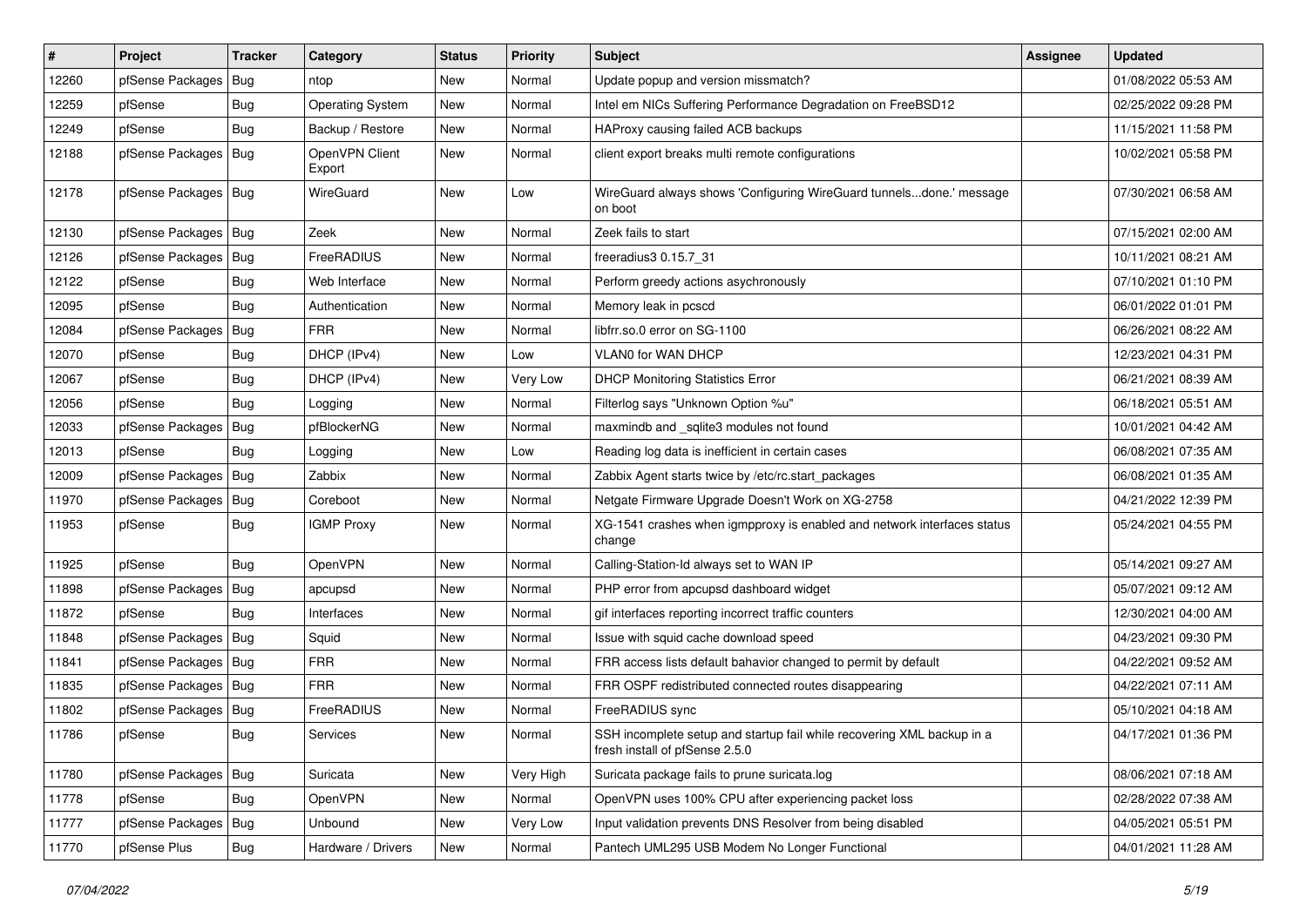| #     | Project                | Tracker    | Category           | <b>Status</b> | <b>Priority</b> | <b>Subject</b>                                                                                                                                                                                  | <b>Assignee</b> | <b>Updated</b>      |
|-------|------------------------|------------|--------------------|---------------|-----------------|-------------------------------------------------------------------------------------------------------------------------------------------------------------------------------------------------|-----------------|---------------------|
| 11763 | pfSense Packages       | Bug        | Status Monitoring  | New           | Normal          | Traffic graphs refresh issue                                                                                                                                                                    |                 | 05/03/2021 09:44 AM |
| 11761 | pfSense                | Bug        | L <sub>2</sub> TP  | <b>New</b>    | Normal          | L2TP/IPsec VPN : PPP LCP negotiation occurs before user authentication                                                                                                                          |                 | 03/31/2021 04:52 AM |
| 11759 | pfSense                | Bug        | Dashboard          | New           | Normal          | Traffic graphs on dashboard double upload on pppoe links                                                                                                                                        |                 | 12/30/2021 04:00 AM |
| 11742 | pfSense Packages   Bug |            | Suricata           | <b>New</b>    | Normal          | Blocking / Unblocking is not working correctly.                                                                                                                                                 |                 | 09/01/2021 11:08 AM |
| 11731 | pfSense                | <b>Bug</b> | Hardware / Drivers | <b>New</b>    | Normal          | Missing support for Realtek USB NICs                                                                                                                                                            |                 | 03/30/2021 04:32 AM |
| 11730 | pfSense                | <b>Bug</b> | Web Interface      | <b>New</b>    | Normal          | Improve visibility of option selections in dark themes                                                                                                                                          |                 | 03/25/2021 09:38 PM |
| 11724 | pfSense                | Bug        | Package System     | <b>New</b>    | Normal          | Packages unexpectedly removed when changing update branches                                                                                                                                     |                 | 03/29/2021 08:09 AM |
| 11717 | pfSense                | <b>Bug</b> | Rules / NAT        | New           | Normal          | Incorrect port forwarding rules if Destination port alias is not equal to<br>Redirect target port alias                                                                                         |                 | 03/22/2021 06:06 AM |
| 11715 | pfSense                | <b>Bug</b> | OpenVPN            | <b>New</b>    | Normal          | OpenVPN MTU                                                                                                                                                                                     |                 | 03/22/2021 01:35 AM |
| 11666 | pfSense                | <b>Bug</b> | Logging            | New           | Normal          | GUI Firewall log search not parsing filter.log beyond hard coded limit                                                                                                                          |                 | 03/12/2021 11:38 AM |
| 11657 | pfSense                | <b>Bug</b> | Interfaces         | <b>New</b>    | Normal          | netmap_ring_reinit error                                                                                                                                                                        |                 | 03/18/2021 10:32 PM |
| 11650 | pfSense Packages   Bug |            | <b>FRR</b>         | <b>New</b>    | Very Low        | FRR configuration broken on restore of manually edited FRR config sections                                                                                                                      |                 | 03/10/2021 08:50 AM |
| 11641 | pfSense                | <b>Bug</b> | Interfaces         | New           | Normal          | On xn based interfaces without the VLANMTU flag the first VLAN tag<br>defined does not follow the parent interface MTU settings. All subsequent<br>VLAN tags follow the parent interface's MTU. |                 | 03/09/2021 06:42 PM |
| 11619 | pfSense                | Bug        | Upgrade            | <b>New</b>    | Normal          | Unable to upgrade 2.4.4-p3 to 2.5/21.02-p1                                                                                                                                                      |                 | 08/15/2021 10:00 AM |
| 11610 | pfSense Packages       | <b>Bug</b> | NET-SNMP           | <b>New</b>    | Normal          | NET-SNMP is not setting the correct permissions on AgentX                                                                                                                                       |                 | 06/28/2021 07:54 AM |
| 11592 | pfSense Packages   Bug |            | node exporter      | New           | Normal          | Node exporter can not read system statistics                                                                                                                                                    |                 | 10/15/2021 09:37 PM |
| 11572 | pfSense Packages   Bug |            | pfBlockerNG        | <b>New</b>    | High            | Auto created firewall rules have IPv4 as protocol only - even for IPv6 lists.                                                                                                                   |                 | 06/25/2022 10:59 AM |
| 11566 | pfSense                | Bug        | Web Interface      | <b>New</b>    | Low             | Firewall Maximum Table Entries "default size" is whatever is entered                                                                                                                            |                 | 02/27/2021 10:01 AM |
| 11563 | pfSense Packages       | Bug        | <b>BIND</b>        | New           | High            | BIND GUI writes TXT records > 255 characters                                                                                                                                                    |                 | 02/27/2021 07:11 AM |
| 11556 | pfSense                | <b>Bug</b> | Rules / NAT        | <b>New</b>    | Normal          | Kill all states associated with a NAT address                                                                                                                                                   |                 | 03/19/2021 10:29 AM |
| 11548 | pfSense                | <b>Bug</b> | Rules / NAT        | New           | Normal          | "rule expands to no valid combination" error from port forward automatic rule<br>mixing IPv4 and IPv6 elements                                                                                  |                 | 02/27/2021 03:18 PM |
| 11541 | pfSense                | Bug        | OpenVPN            | <b>New</b>    | Normal          | OpenVPN status does not work properly when set to TCP and Concurrent<br>Connections = $1$                                                                                                       |                 | 03/02/2021 02:27 PM |
| 11525 | pfSense Packages   Bug |            | Suricata           | <b>New</b>    | Normal          | pfsense 2.5.0 release version for vlan issue to suricata                                                                                                                                        |                 | 11/11/2021 08:16 AM |
| 11522 | pfSense Packages   Bug |            | Zabbix             | <b>New</b>    | Normal          | fping6 error                                                                                                                                                                                    |                 | 02/24/2021 07:13 AM |
| 11509 | pfSense Packages   Bug |            | <b>LCDProc</b>     | New           | Low             | LCD package - not starting at boot - stop and start in Status Window not<br>possible                                                                                                            |                 | 02/23/2021 10:55 AM |
| 11503 | pfSense                | Bug        | OpenVPN            | New           | Normal          | Using multiple authentication backends on an OpenVPN server fails                                                                                                                               |                 | 02/23/2021 12:23 PM |
| 11493 | pfSense Packages   Bug |            | Zabbix             | New           | Very Low        | After upgrade zabbix proxy wont start                                                                                                                                                           |                 | 02/21/2021 05:31 AM |
| 11490 | pfSense Packages   Bug |            | Service Watchdog   | New           | Very Low        | Service Watchdog - Impacts Reboots and Package Updates                                                                                                                                          |                 | 02/22/2021 12:07 PM |
| 11479 | pfSense Packages   Bug |            | snmptt             | New           | Normal          | snmptt 1.4.2 does not work in daemon mode                                                                                                                                                       |                 | 02/20/2021 04:37 PM |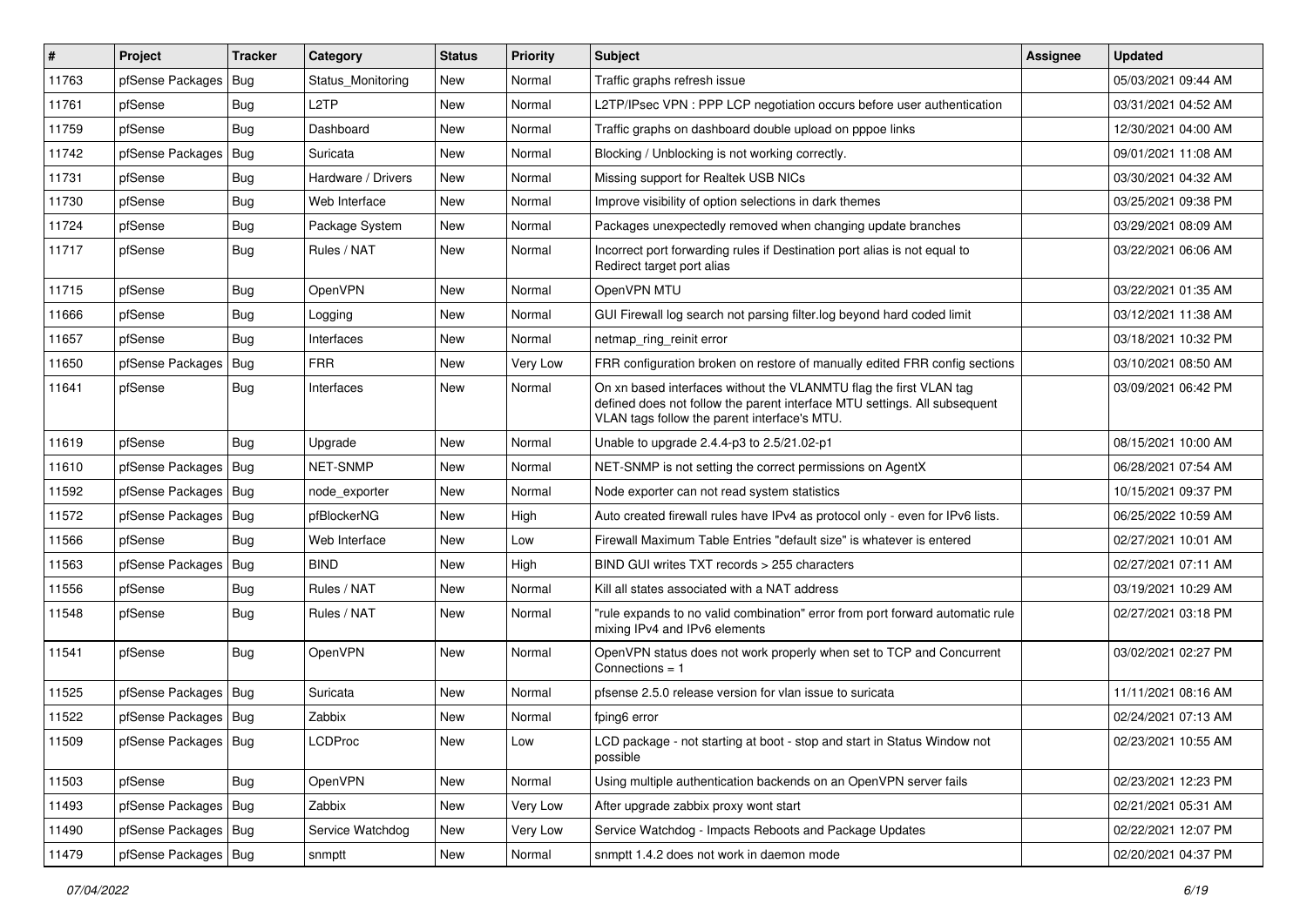| $\pmb{\sharp}$ | Project                | <b>Tracker</b> | Category                | <b>Status</b> | <b>Priority</b> | <b>Subject</b>                                                                                                         | Assignee | <b>Updated</b>      |
|----------------|------------------------|----------------|-------------------------|---------------|-----------------|------------------------------------------------------------------------------------------------------------------------|----------|---------------------|
| 11473          | pfSense                | <b>Bug</b>     | Web Interface           | New           | Normal          | System Activity shows invalid data on SG-3100                                                                          |          | 02/19/2021 08:12 PM |
| 11430          | pfSense                | Bug            | Interfaces              | <b>New</b>    | Normal          | PHP console spam after Assigning Interfaces                                                                            |          | 10/09/2021 10:37 AM |
| 11429          | pfSense                | <b>Bug</b>     | Web Interface           | New           | Normal          | System Log / Settings form activates "Reset Log Files" button on enter                                                 |          | 10/28/2021 01:35 PM |
| 11418          | pfSense                | <b>Bug</b>     | <b>IPsec</b>            | New           | Very Low        | 'NAT-T: Force' is broken for IPv6 IPsec                                                                                |          | 02/16/2021 08:25 AM |
| 11414          | pfSense Packages   Bug |                | pfBlockerNG             | <b>New</b>    | Normal          | Enabling feed "Public_DNS4_all" breaks some Google services                                                            |          | 02/13/2021 02:46 AM |
| 11412          | pfSense                | Bug            | Interfaces              | New           | Normal          | LLDPD Package Doesn't Work with Switchports                                                                            |          | 02/12/2021 08:12 PM |
| 11398          | pfSense Packages   Bug |                | pfBlockerNG             | <b>New</b>    | Normal          | pfBlocker upgrade hangs forever                                                                                        |          | 04/21/2022 12:39 PM |
| 11375          | pfSense Packages   Bug |                | apcupsd                 | New           | Normal          | UPS Type <blank> for USB APC</blank>                                                                                   |          | 02/26/2021 11:10 AM |
| 11363          | pfSense                | <b>Bug</b>     | Installer               | <b>New</b>    | Normal          | Clean Install 2.5.0 fails due to hardware incompability                                                                |          | 02/04/2021 11:06 AM |
| 11335          | pfSense                | <b>Bug</b>     | Interfaces              | <b>New</b>    | Normal          | Spoofing the MAC on a LAGG interface does not work for some NIC types.                                                 |          | 01/29/2021 09:10 AM |
| 11268          | pfSense                | <b>Bug</b>     | Web Interface           | New           | Normal          | Cookie named 'id' prevents Edit form fields being set properly                                                         |          | 09/03/2021 06:16 AM |
| 11261          | pfSense Packages   Bug |                | pfBlockerNG             | New           | Normal          | pfBlockerNG ASN numbers in IPv4 (/IPv6) Custom_List generate error(s)<br>"Invalid numeric literal at line 1, column 7" |          | 01/28/2021 08:34 AM |
| 11235          | pfSense Packages   Bug |                | Filer                   | <b>New</b>    | Normal          | Filer run script when "state" unchanged                                                                                |          | 01/08/2021 07:24 AM |
| 11232          | pfSense                | <b>Bug</b>     | <b>Operating System</b> | <b>New</b>    | Normal          | Fix pfSense_fsync                                                                                                      |          | 01/08/2021 08:53 AM |
| 11203          | pfSense                | <b>Bug</b>     | Certificates            | New           | Normal          | certificate manager very slow                                                                                          |          | 12/31/2020 11:57 AM |
| 11184          | pfSense                | <b>Bug</b>     | FreeBSD                 | <b>New</b>    | Normal          | PF: State policy cannot be configurable                                                                                |          | 02/09/2021 02:43 AM |
| 11182          | pfSense Packages   Bug |                | <b>NRPE</b>             | <b>New</b>    | Normal          | NRPE in HA syncs the bind IP                                                                                           |          | 12/01/2021 02:15 AM |
| 11177          | pfSense                | Bug            | Dynamic DNS             | New           | Normal          | DDNSv6 not using Check IP Services                                                                                     |          | 12/21/2020 05:02 AM |
| 11158          | pfSense Packages   Bug |                | <b>FRR</b>              | <b>New</b>    | High            | <b>FRR Prefix Lists</b>                                                                                                |          | 12/30/2020 04:55 PM |
| 11149          | pfSense                | <b>Bug</b>     | <b>DHCP Relay</b>       | New           | Normal          | DHCP relay won't start with DHCP server behind gateway                                                                 |          | 03/22/2021 05:13 AM |
| 11147          | pfSense                | Bug            | Dynamic DNS             | <b>New</b>    | Normal          | Domeneshop DynDNS IPv4 and IPv6                                                                                        |          | 12/09/2020 11:47 PM |
| 11110          | pfSense                | <b>Bug</b>     | Backup / Restore        | <b>New</b>    | Normal          | Backup file should be checked before restoring a specific area                                                         |          | 12/05/2020 02:50 PM |
| 11093          | pfSense                | Bug            | <b>Wireless</b>         | New           | Low             | ral(4) driver non-functional in arm64                                                                                  |          | 11/21/2020 10:45 AM |
| 11074          | pfSense Packages   Bug |                | <b>BIND</b>             | New           | Low             | bind Zone Settings Zones, Save button opens "Confirmation required to<br>save changes"                                 |          | 11/16/2020 11:08 AM |
| 11040          | pfSense Packages   Bug |                | pfBlockerNG             | <b>New</b>    | Normal          | pfb filter core faults when clearing firewall log                                                                      |          | 11/07/2020 01:44 PM |
| 11036          | pfSense Packages   Bug |                | haproxy                 | New           | Normal          | <b>HAproxy ACL</b>                                                                                                     |          | 02/11/2022 11:27 AM |
| 11000          | pfSense Packages   Bug |                | haproxy                 | New           | Very Low        | haproxy deprecated trick suggested                                                                                     |          | 12/23/2020 02:55 PM |
| 10994          | pfSense Packages   Bug |                | squidguard              | New           | Low             | SquidGuard Blacklists Restore Default button does not work                                                             |          | 10/20/2020 12:26 PM |
| 10989          | pfSense Packages   Bug |                | Snort                   | New           | Low             | Snort alert page has hidden characters in IPv6 address                                                                 |          | 10/17/2020 04:06 PM |
| 10980          | pfSense                | <b>Bug</b>     | <b>Operating System</b> | New           | Normal          | rc.local is executed at login by rc.initial, and not at boot time.                                                     |          | 10/19/2020 09:39 AM |
| 10952          | pfSense                | <b>Bug</b>     | Rules / NAT             | New           | Low             | Inconsistency in Subnet Defaults Between Firewall Rules and Interface<br><b>Address Assignments</b>                    |          | 10/09/2020 12:50 PM |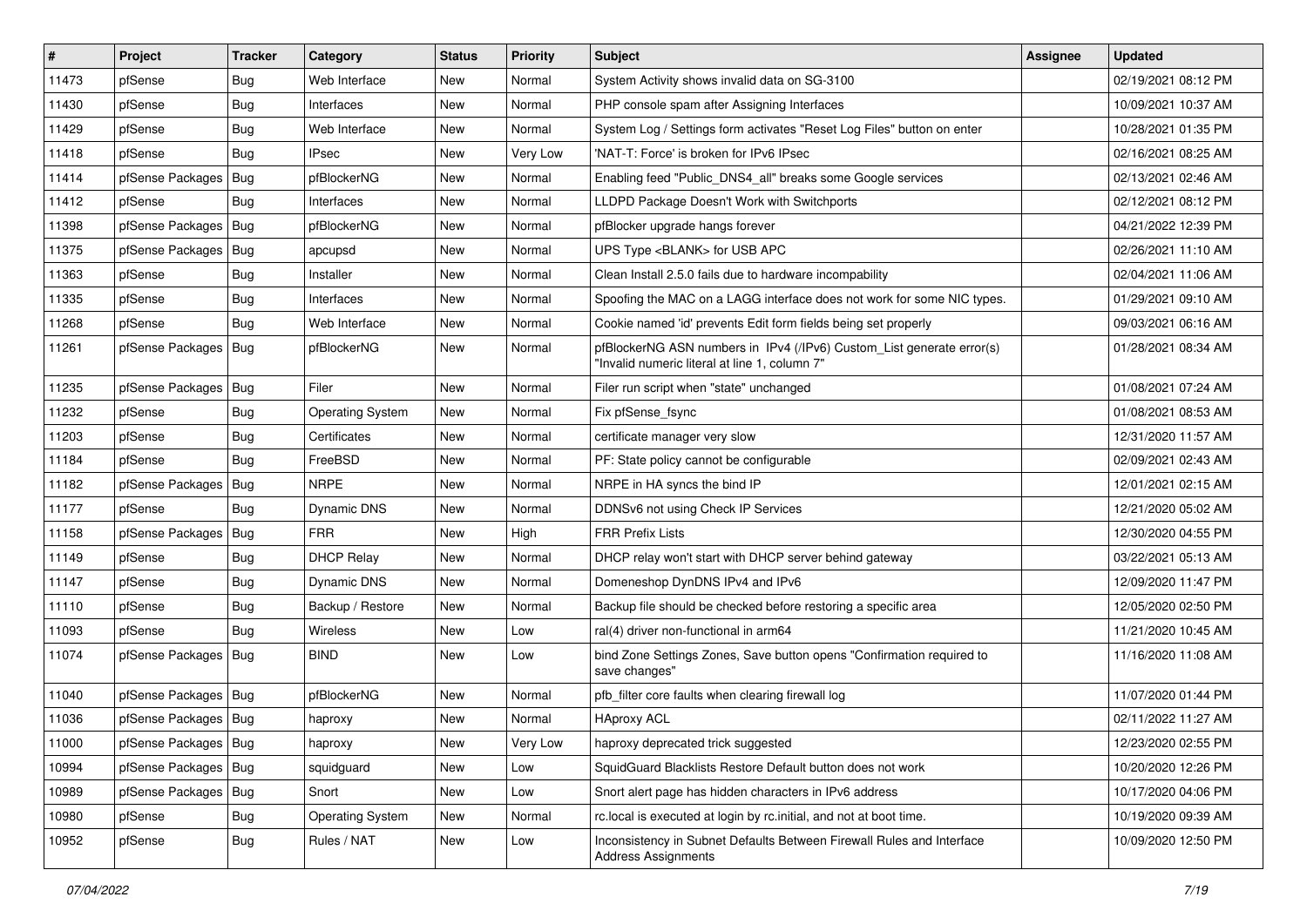| #     | Project                | Tracker    | Category                     | <b>Status</b> | <b>Priority</b> | <b>Subject</b>                                                                                                    | <b>Assignee</b> | <b>Updated</b>      |
|-------|------------------------|------------|------------------------------|---------------|-----------------|-------------------------------------------------------------------------------------------------------------------|-----------------|---------------------|
| 10935 | pfSense Packages   Bug |            | <b>FRR</b>                   | New           | Normal          | FRR 0.6.7-6 - BGPD service recycled IPv6 without Route Map                                                        |                 | 12/30/2020 05:00 PM |
| 10845 | pfSense Packages   Bug |            | apcupsd                      | <b>New</b>    | Normal          | apcupsd doesn't stop when not enabled                                                                             |                 | 08/24/2020 10:16 AM |
| 10833 | pfSense                | Bug        | Configuration<br>Backend     | New           | Normal          | unbound exits on configuration error when link status flaps on LAN interface                                      |                 | 08/13/2020 11:53 PM |
| 10822 | pfSense                | Bug        | DHCP (IPv6)                  | <b>New</b>    | Normal          | Deprecated IPv6 prefix won't be announced as deprecated to clients                                                |                 | 08/10/2020 09:23 AM |
| 10791 | pfSense Packages   Bug |            | PIMD                         | <b>New</b>    | Normal          | Valid (vlan)interfaces do not get vif reporting "Invalid phyint address"                                          |                 | 10/06/2020 09:20 AM |
| 10783 | pfSense Packages       | Bug        | ntop                         | <b>New</b>    | Normal          | NtopNG is very unstable on arm64                                                                                  |                 | 07/22/2020 09:07 AM |
| 10765 | pfSense                | Bug        | Authentication               | <b>New</b>    | Normal          | Ampersands in Idap_extended_query are escaped twice                                                               |                 | 09/02/2020 07:55 AM |
| 10760 | pfSense Packages   Bug |            | <b>BIND</b>                  | New           | High            | pfSense BIND 9.14.12 server terminates due to assertion failure                                                   |                 | 07/11/2020 04:53 PM |
| 10729 | pfSense                | <b>Bug</b> | Package System               | New           | Normal          | Certificate verification failed for pkg.freebsd.org                                                               |                 | 07/05/2020 01:12 AM |
| 10726 | pfSense                | Bug        | Rules / NAT                  | <b>New</b>    | Normal          | Sticky-connections option is bugged - sticky-address cannot be redefined                                          |                 | 11/12/2020 10:12 AM |
| 10715 | pfSense                | <b>Bug</b> | <b>DHCP Relay</b>            | <b>New</b>    | Normal          | DHCPv6 relay always uses the "first" IPv6 address of an interface                                                 |                 | 06/29/2020 05:01 AM |
| 10714 | pfSense                | <b>Bug</b> | DHCP (IPv6)                  | New           | Normal          | radvd only gives out the prefix of the "first" IPv6 address of an interface                                       |                 | 10/06/2020 01:03 PM |
| 10712 | pfSense                | <b>Bug</b> | Rules / NAT                  | New           | Normal          | "default allow LAN IPv6 to any" rule does not work right after boot when<br>using IPv6 PD                         |                 | 06/30/2020 12:17 AM |
| 10701 | pfSense                | Bug        | Web Interface                | New           | Very Low        | Firewall Log too wide with Rule Description Column                                                                |                 | 06/25/2020 07:36 AM |
| 10695 | pfSense Packages       | Bug        | <b>FreeRADIUS</b>            | New           | Normal          | FreeRadius Accounting skipping MBs after reboot due to power down                                                 |                 | 06/24/2020 04:49 AM |
| 10693 | pfSense Packages   Bug |            | <b>BIND</b>                  | <b>New</b>    | Normal          | pfSense Bind Zone Editor UI does not update zone serial number when a<br>change is made                           |                 | 09/01/2021 12:51 AM |
| 10690 | pfSense                | Bug        | Installer                    | <b>New</b>    | Low             | Not possible to make UFS install on ZFS formatted drive                                                           |                 | 04/21/2022 12:39 PM |
| 10671 | pfSense                | Bug        | <b>Operating System</b>      | New           | Normal          | pfsense 2.4.5 1 does not boot on Gen2 2012R2 HyperV VM                                                            |                 | 05/09/2021 06:39 AM |
| 10624 | pfSense                | <b>Bug</b> | <b>DNS Resolver</b>          | <b>New</b>    | Normal          | Unbound configuration memory leak with python module $+$ register DHCP<br>leases active                           |                 | 02/26/2021 10:27 AM |
| 10606 | pfSense Packages   Bug |            | Snort                        | <b>New</b>    | Normal          | Snort Inline stopped working after upgrade to FreeBSD 12.1 (network traffic<br>blocked after heavy load randomly) |                 | 05/28/2020 10:06 AM |
| 10601 | pfSense Packages   Bug |            | Status Monitoring            | New           | Normal          | Dashboard->Traffic Graphs Scale is capped for outbound                                                            |                 | 05/29/2020 10:13 AM |
| 10590 | pfSense Packages       | Bug        | pfBlockerNG                  | <b>New</b>    | Normal          | pfBlockerNG: Invalid argument supplied for foreach()                                                              |                 | 05/26/2020 08:22 AM |
| 10584 | pfSense                | Bug        | Hardware / Drivers           | <b>New</b>    | Normal          | SG-3100 with M.2: shutdown instead of reboot                                                                      |                 | 07/21/2020 03:08 AM |
| 10544 | pfSense                | Bug        | User Manager /<br>Privileges | <b>New</b>    | Normal          | It's not possible to add a user to group operator using the gui                                                   |                 | 04/21/2022 12:39 PM |
| 10530 | pfSense                | Bug        | Upgrade                      | <b>New</b>    | Normal          | Convert config version to be based on product version                                                             |                 | 04/21/2022 12:39 PM |
| 10526 | pfSense Packages   Bug |            | pfBlockerNG                  | New           | Normal          | Package pfBlockerNG Crashes on Alert view                                                                         |                 | 05/04/2020 08:59 AM |
| 10516 | pfSense Packages       | <b>Bug</b> | <b>FRR</b>                   | New           | Normal          | <b>FRR Access list</b>                                                                                            |                 | 12/06/2020 11:02 PM |
| 10513 | pfSense                | <b>Bug</b> | Rules / NAT                  | <b>New</b>    | Normal          | State issues with policy routing and HA failover                                                                  |                 | 04/21/2022 12:39 PM |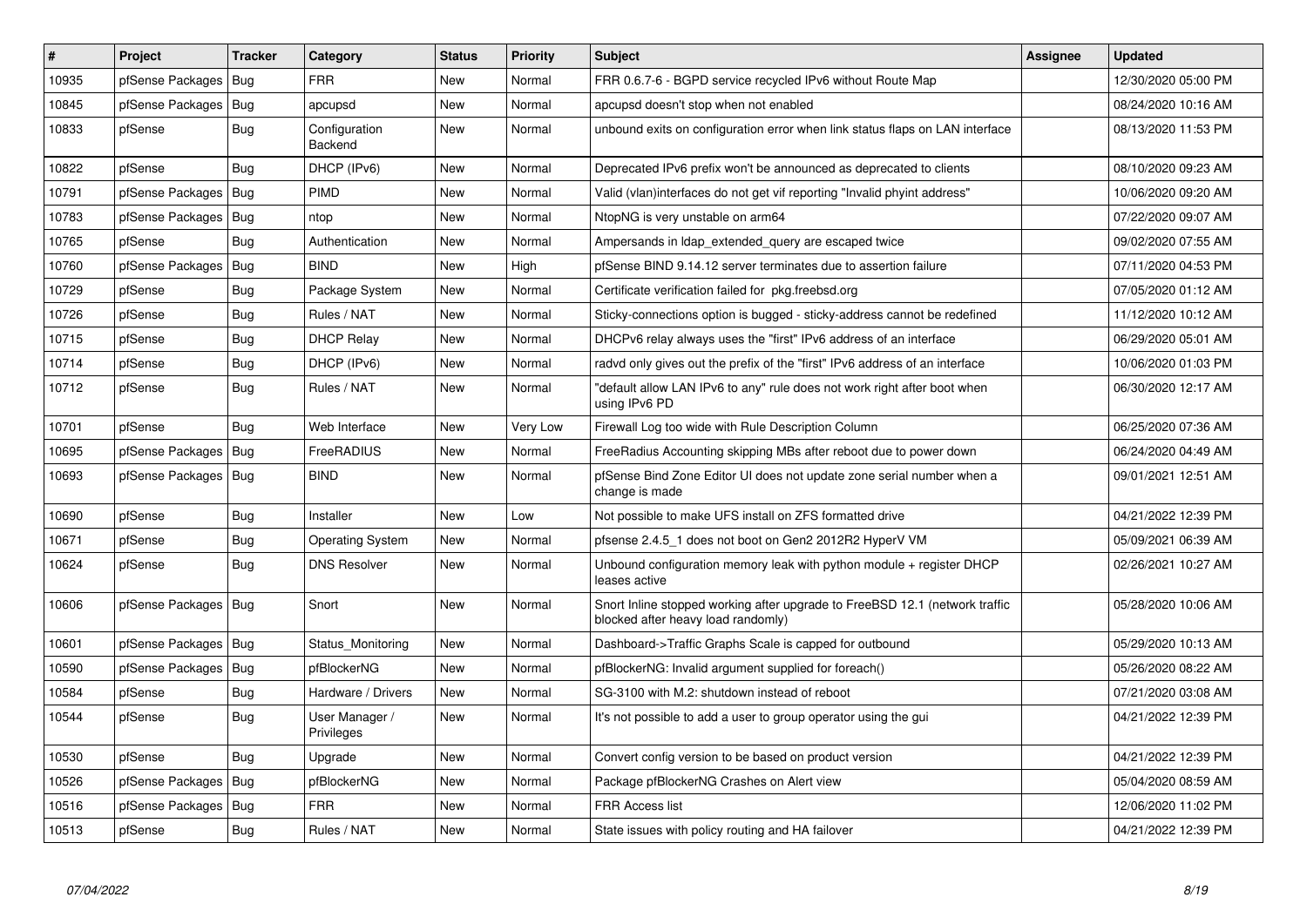| #     | Project                | <b>Tracker</b> | Category             | <b>Status</b> | <b>Priority</b> | <b>Subject</b>                                                                                                                                           | <b>Assignee</b> | <b>Updated</b>      |
|-------|------------------------|----------------|----------------------|---------------|-----------------|----------------------------------------------------------------------------------------------------------------------------------------------------------|-----------------|---------------------|
| 10503 | pfSense Packages       | Bug            | <b>FRR</b>           | New           | Normal          | Flapping any GW in multi-WAN influences restating all IPsec tunnels in FRR<br>which leads to dropping all IPsec VTI static routes and related BGP issues |                 | 05/08/2020 07:51 PM |
| 10493 | pfSense                | <b>Bug</b>     | <b>IPsec</b>         | <b>New</b>    | Normal          | filter_get_vpns_list() issues                                                                                                                            |                 | 05/06/2020 01:07 AM |
| 10487 | pfSense Packages   Bug |                | Telegraf             | <b>New</b>    | Normal          | Telegraf package not sending logs to influxdb server                                                                                                     |                 | 05/03/2020 07:09 PM |
| 10436 | pfSense Packages       | Bug            | softflowd            | <b>New</b>    | Normal          | softflowd no longer sends flow data after upgrade $(v0.9.9 - 1 - v1.0.0)$                                                                                |                 | 06/07/2022 12:25 AM |
| 10370 | pfSense Packages       | Bug            | ntop                 | New           | Normal          | ntopng Timeseries not send to InfluxDB                                                                                                                   |                 | 03/30/2020 09:42 AM |
| 10352 | pfSense                | <b>Bug</b>     | Authentication       | New           | Very Low        | RADIUS authentication fails with MSCHAPv1 or MSCHAPv2 when<br>passwords contain international characters                                                 |                 | 06/20/2022 04:04 PM |
| 10342 | pfSense                | Bug            | <b>DNS Resolver</b>  | New           | Normal          | Unbound domain overrides stop resolving periodically. They only resume<br>after the service has been restarted.                                          |                 | 03/13/2020 10:35 AM |
| 10325 | pfSense                | Bug            | <b>Notifications</b> | New           | Normal          | System/Advanced/Notifications/E-Mail - SMTP Notification E-Mail auth<br>password Unexpected Bahaviour                                                    |                 | 10/30/2020 08:17 AM |
| 10311 | pfSense                | Bug            | OpenVPN              | <b>New</b>    | Normal          | Too low net.link.ifqmaxlen causes packet drop under load when using<br>OpenVPN inside bridge interface under load                                        |                 | 08/10/2021 03:10 AM |
| 10310 | pfSense                | Bug            | Upgrade              | New           | Normal          | Systems with low RAM and several packages may temporarily fail to load<br>large tables after an upgrade                                                  |                 | 03/03/2020 07:55 AM |
| 10292 | pfSense Packages       | <b>Bug</b>     | Suricata             | <b>New</b>    | Normal          | Suricata not respecting SID Mgmt list                                                                                                                    |                 | 02/27/2020 01:02 PM |
| 10279 | pfSense Packages   Bug |                | open-vm-tools        | New           | Normal          | pfSense's OpenVM Tools on ESXi 6.7 no longer provides quest vm<br>functionality                                                                          |                 | 03/01/2020 06:07 PM |
| 10278 | pfSense Packages   Bug |                | pfBlockerNG          | <b>New</b>    | Normal          | pfBlockerNG: Formatting issue on DNSBL stats page                                                                                                        |                 | 02/24/2020 01:36 PM |
| 10277 | pfSense                | <b>Bug</b>     | Web Interface        | <b>New</b>    | Normal          | Sorting the log entries does not use year value                                                                                                          |                 | 02/24/2020 07:46 AM |
| 10271 | pfSense                | <b>Bug</b>     | Web Interface        | New           | Normal          | Large number of VLAN/LANs make "Interfaces" menu hard to access                                                                                          |                 | 02/20/2020 04:46 AM |
| 10265 | pfSense Packages   Bug |                | <b>Notes</b>         | <b>New</b>    | Very Low        | Adding a Note with malformed title will force system restore                                                                                             |                 | 02/27/2020 10:12 AM |
| 10253 | pfSense Packages   Bug |                | pfBlockerNG          | <b>New</b>    | Normal          | pfblockerng-devel uses user interface for VIP causing issues with other<br>services                                                                      |                 | 02/11/2020 09:17 AM |
| 10252 | pfSense Packages   Bug |                | pfBlockerNG          | <b>New</b>    | High            | pfblockerng-devel                                                                                                                                        |                 | 02/11/2020 05:18 PM |
| 10188 | pfSense Packages   Bug |                | pfBlockerNG          | <b>New</b>    | Normal          | Reputation tab is not working                                                                                                                            |                 | 01/24/2020 10:06 AM |
| 10164 | pfSense Packages   Bug |                | pfBlockerNG          | <b>New</b>    | Normal          | pfBlockerNG dashboard widget position is not maintained when updating                                                                                    |                 | 01/06/2020 10:06 AM |
| 10150 | pfSense                | <b>Bug</b>     | <b>IGMP Proxy</b>    | <b>New</b>    | Normal          | IGMP Proxy does not scale to hundreds of streams                                                                                                         |                 | 01/03/2020 02:56 AM |
| 10143 | pfSense                | Bug            | <b>DNS Resolver</b>  | New           | Normal          | System hostname DNS entry is assigned to the wrong IP on multi-wan<br>setups                                                                             |                 | 12/31/2019 02:33 PM |
| 10000 | pfSense                | <b>Bug</b>     | <b>Dynamic DNS</b>   | New           | Normal          | Azure Dynamic DNS A and AAAA Records for Apex Zone                                                                                                       |                 | 03/31/2020 09:03 AM |
| 9999  | pfSense Packages       | <b>Bug</b>     | pfBlockerNG          | New           | Normal          | unbound fatal error if System Domain in DNSBL and System Domain Local<br>Zone Type is Redirect                                                           |                 | 12/25/2019 08:10 AM |
| 9934  | pfSense Packages   Bug |                | Suricata             | New           | Normal          | suricata update kills WAN interface                                                                                                                      |                 | 02/20/2020 09:17 AM |
| 9895  | pfSense Packages   Bug |                | Snort                | New           | Normal          | snort reinstallation failed                                                                                                                              |                 | 06/23/2021 08:01 AM |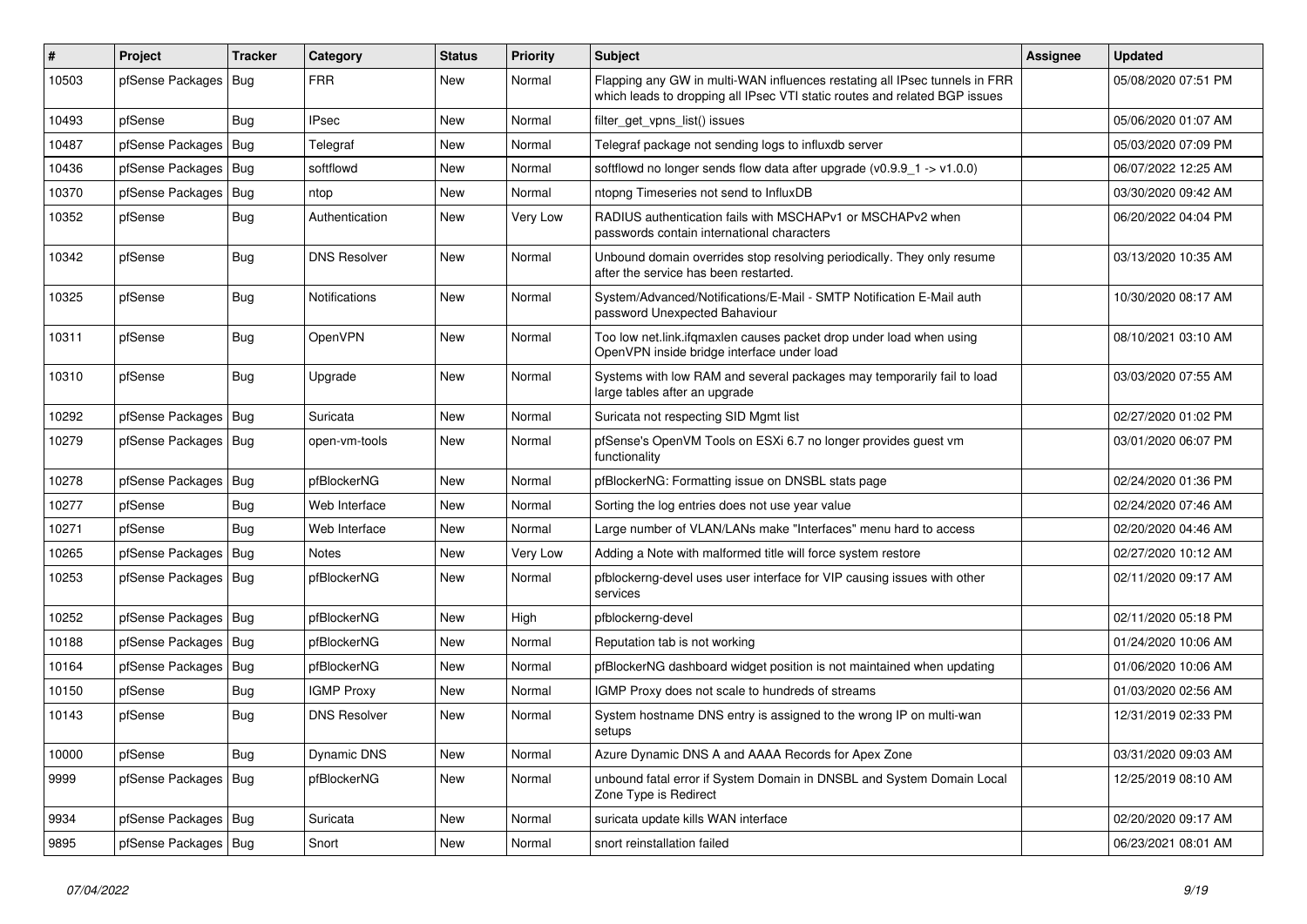| $\vert$ # | Project                | <b>Tracker</b> | Category                     | <b>Status</b> | <b>Priority</b> | <b>Subject</b>                                                                                                       | Assignee | <b>Updated</b>      |
|-----------|------------------------|----------------|------------------------------|---------------|-----------------|----------------------------------------------------------------------------------------------------------------------|----------|---------------------|
| 9837      | pfSense                | <b>Bug</b>     | Interfaces                   | New           | Very Low        | ipv6 is not completely disabled on the interfaces                                                                    |          | 10/24/2019 01:16 AM |
| 9805      | pfSense                | Bug            | Dynamic DNS                  | New           | Normal          | dynDNS cloudflare multiple entries                                                                                   |          | 10/02/2019 04:51 PM |
| 9755      | pfSense                | Bug            | Package System               | New           | Very Low        | package description wrong link<br>https://www.freshports.org/security/openvpn-client-export                          |          | 09/13/2019 07:22 AM |
| 9737      | pfSense                | <b>Bug</b>     | <b>Traffic Graphs</b>        | New           | Normal          | traffic-graphs.js shows incorrect units inside the chart                                                             |          | 09/09/2019 06:35 AM |
| 9724      | pfSense Packages       | Bug            | pfBlockerNG                  | New           | High            | pfblockerng-firewall-filter-service-will-not-start                                                                   |          | 09/05/2019 06:32 AM |
| 9707      | pfSense Packages   Bug |                | pfBlockerNG                  | New           | Normal          | Some networks already existing in deny Feeds are not stopped even if<br>existing in custom deny list                 |          | 08/28/2019 10:03 AM |
| 9698      | pfSense                | <b>Bug</b>     | <b>RRD Graphs</b>            | New           | Normal          | Monitoring graphs do not retain state after auto-refresh                                                             |          | 08/26/2019 02:09 AM |
| 9690      | pfSense                | Bug            | Interfaces                   | New           | Normal          | Ethernet flow control should be disabled by default                                                                  |          | 08/19/2019 06:45 PM |
| 9677      | pfSense                | Bug            | Dashboard                    | New           | Normal          | Dashboard hangs when widget needs data from a remote host which is<br>down                                           |          | 08/13/2019 09:15 AM |
| 9676      | pfSense Packages       | Bug            | pfBlockerNG                  | New           | Normal          | AS lookup fails                                                                                                      |          | 12/26/2019 12:17 AM |
| 9664      | pfSense                | <b>Bug</b>     | Dynamic DNS                  | New           | Normal          | DynDNS and Dual-wan problem with CloudFlare (works with No-Ip)                                                       |          | 08/03/2019 10:00 AM |
| 9662      | pfSense Packages       | Bug            | pfBlockerNG                  | New           | Normal          | PfblockerNG do not update after pfsense reboot and wait for next cron task                                           |          | 08/20/2019 09:00 AM |
| 9654      | pfSense                | Bug            | <b>DNS Resolver</b>          | <b>New</b>    | Normal          | After reboot, the DNS resolver must be restarted before it will advertise the<br>ipv6 DNS address of the router.     |          | 11/20/2020 03:12 AM |
| 9650      | pfSense                | Bug            | Gateways                     | <b>New</b>    | Normal          | IPv6 connection drops (ir-)regular on Kabelvodafone (German cable ISP)                                               |          | 07/27/2019 07:14 AM |
| 9626      | pfSense                | Bug            | Web Interface                | New           | Normal          | When deny write permission is assigned to a user, there is no error feedback<br>if the user tries to write something |          | 06/25/2022 05:41 PM |
| 9585      | pfSense                | <b>Bug</b>     | Interfaces                   | <b>New</b>    | Normal          | 6RD: Unable to reach hosts on within same 6rd-domain                                                                 |          | 08/14/2019 02:39 PM |
| 9568      | pfSense Packages       | Bug            | Squid                        | New           | Normal          | UFSSwapDir::openLog: Failed to open swap log.                                                                        |          | 05/29/2019 09:18 PM |
| 9566      | pfSense                | Bug            | <b>Traffic Graphs</b>        | New           | Normal          | Traffic graph displays traffic incorrectly                                                                           |          | 11/18/2019 07:54 AM |
| 9504      | pfSense                | <b>Bug</b>     | <b>Dynamic DNS</b>           | New           | Normal          | Multiple Dynamic DNS update notifications for the same interface, not<br>differentiated by the hostname              |          | 05/07/2019 07:46 AM |
| 9500      | pfSense Packages       | Bug            | haproxy                      | New           | Normal          | HAproxy does not delete non-applicable action config                                                                 |          | 01/18/2022 06:28 AM |
| 9497      | pfSense Packages       | Bug            | AWS VPC                      | New           | Normal          | AWS VPN Wizard: WebGUI times out.                                                                                    |          | 11/13/2019 10:07 AM |
| 9495      | pfSense Packages   Bug |                | AWS VPC                      | New           | Normal          | AWS VPC VPN wizard produces incorrect config (SHA256 should be SHA1)                                                 |          | 08/19/2019 02:45 PM |
| 9486      | pfSense Packages       | Bug            | softflowd                    | New           | Very Low        | ifindex values used for softflowd are incorrect                                                                      |          | 08/14/2019 02:30 PM |
| 9485      | pfSense                | Bug            | User Manager /<br>Privileges | New           | Normal          | password match error on system_usermanager causes Group membership<br>to be reset.                                   |          | 04/26/2019 08:52 AM |
| 9453      | pfSense                | <b>Bug</b>     | <b>LAGG Interfaces</b>       | <b>New</b>    | Normal          | VLAN Interfaces on LAGG get orphaned at boot                                                                         |          | 08/21/2019 11:16 AM |
| 9353      | pfSense                | <b>Bug</b>     | Dashboard                    | New           | Low             | PHPSession errors from limited access to dashboard and widgets                                                       |          | 10/06/2020 09:31 AM |
| 9348      | pfSense Packages       | Bug            | <b>ACME</b>                  | New           | Normal          | Results of Acme certificate issuance/renewal are not properly formatted                                              |          | 02/22/2019 12:08 PM |
| 9344      | pfSense                | <b>Bug</b>     | Translations                 | <b>New</b>    | Normal          | OpenVPN click NCP Algorithms will always go to DH Parameters website(in<br>Chinese-Taiwan)                           |          | 10/21/2021 03:48 AM |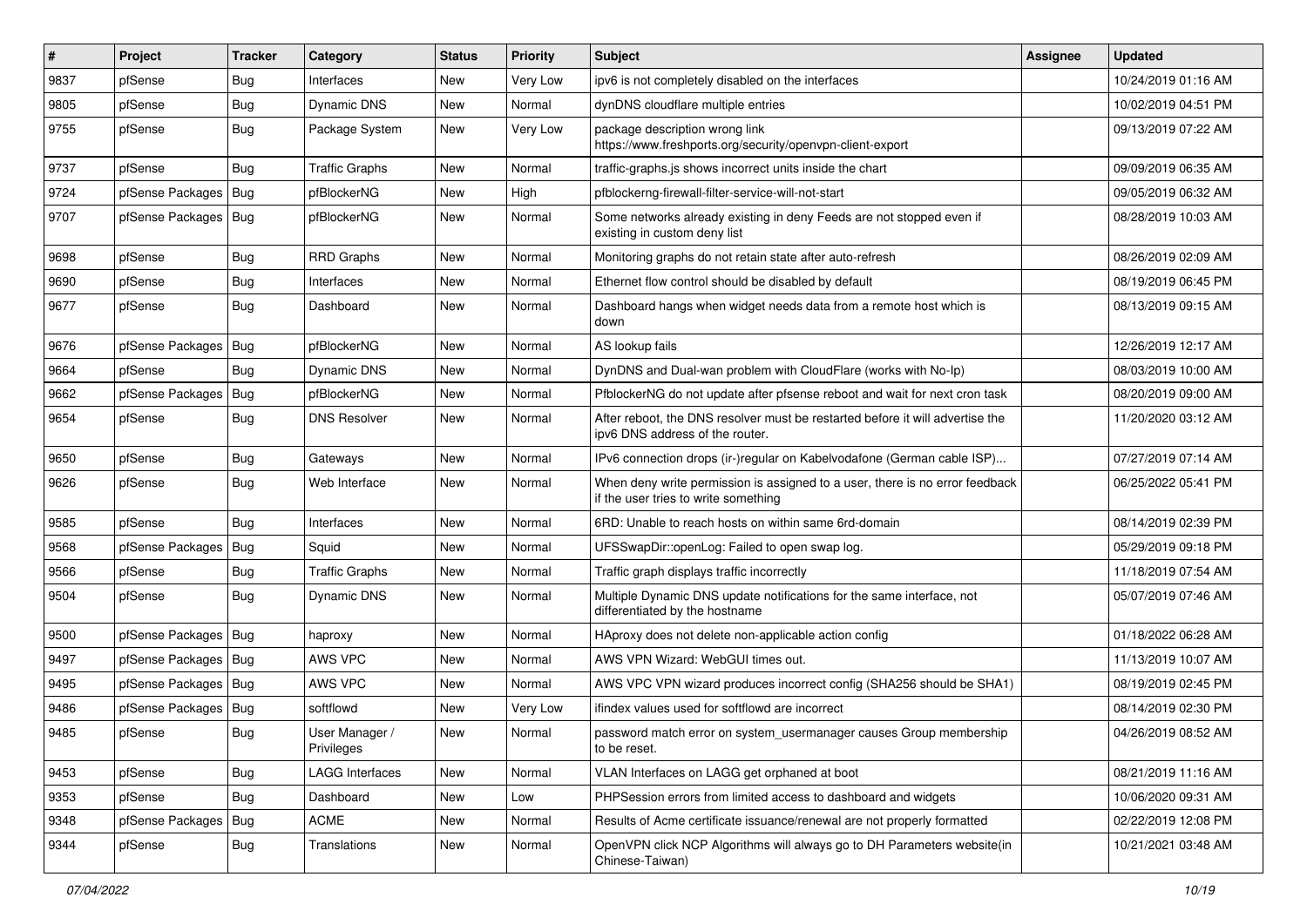| $\vert$ # | Project                | <b>Tracker</b> | Category                            | <b>Status</b> | <b>Priority</b> | <b>Subject</b>                                                                                        | <b>Assignee</b> | <b>Updated</b>      |
|-----------|------------------------|----------------|-------------------------------------|---------------|-----------------|-------------------------------------------------------------------------------------------------------|-----------------|---------------------|
| 9343      | pfSense                | <b>Bug</b>     | DHCP (IPv4)                         | New           | Normal          | diag_arp.php times out with large DHCPD leases table                                                  |                 | 08/14/2019 01:19 PM |
| 9338      | pfSense                | Bug            | <b>IGMP Proxy</b>                   | New           | Normal          | igmpproxy ignoring downstream vlan interface                                                          |                 | 02/22/2019 03:48 AM |
| 9337      | pfSense Packages       | Bug            | Telegraf                            | New           | Normal          | Telegraf ping input fails                                                                             |                 | 02/18/2019 10:40 AM |
| 9295      | pfSense                | <b>Bug</b>     | <b>PPPoE Server</b>                 | New           | Very High       | IPv6 PD does not work with PPPOE (Server & Client)                                                    |                 | 05/15/2022 10:53 AM |
| 9286      | pfSense Packages       | Bug            | squidguard                          | New           | Normal          | squidGuard - Unable to change IP for sgerror.php URL in configuration                                 |                 | 11/13/2019 10:07 AM |
| 9261      | pfSense Packages       | Bug            | haproxy                             | New           | Normal          | haproxy GUI failure                                                                                   |                 | 01/08/2019 12:41 PM |
| 9247      | pfSense Packages       | <b>Bug</b>     | haproxy                             | New           | Low             | HAProxy multiple server selection on stats pages doesn't work                                         |                 | 01/02/2019 04:44 PM |
| 9241      | pfSense                | Bug            | Interfaces                          | New           | Normal          | Ethernet link cycles up/down if "auto-negotiate" is explicitly selected in<br>interface configuration |                 | 12/31/2018 08:36 PM |
| 9229      | pfSense Packages   Bug |                | <b>Tinc</b>                         | New           | Normal          | Tinc package: no way of specifying multiple critical configuration parameters<br>from web interface   |                 | 08/13/2019 09:25 AM |
| 9192      | pfSense                | Bug            | <b>PPP</b> Interfaces               | New           | Normal          | PPPoE daemon selects wrong interface                                                                  |                 | 08/20/2019 10:05 AM |
| 9183      | pfSense                | Bug            | <b>LAGG Interfaces</b>              | New           | Very Low        | OpenVPN Lagg Interface not working after restart or new start                                         |                 | 08/21/2019 11:17 AM |
| 9179      | pfSense                | <b>Bug</b>     | NAT Reflection                      | New           | Normal          | NAT reflection fix implemented for #8604 is causing WebUI and XMLRPC to<br>fail on slave              |                 | 03/27/2020 08:01 PM |
| 9167      | pfSense                | Bug            | Rules / NAT                         | <b>New</b>    | Normal          | Some Important ICMPv6 Traffic Not Allowed by Default Rules                                            |                 | 08/14/2019 01:00 PM |
| 9149      | pfSense                | Bug            | Package System                      | New           | Low             | Continued issues with /tmp and /var in RAM on 2.4                                                     |                 | 11/24/2018 11:56 AM |
| 9143      | pfSense Packages       | <b>Bug</b>     | ntop                                | New           | Normal          | ntopng not displaying values in historical correctly                                                  |                 | 11/22/2018 07:24 AM |
| 9140      | pfSense                | Bug            | Logging                             | New           | Very Low        | Unexpected rule can be displayed when looking up filter log entry with<br>multiple matching rules     |                 | 08/19/2019 02:56 PM |
| 9139      | pfSense Packages       | Bug            | Telegraf                            | New           | Normal          | telegraf: add ping for default gateway(s)                                                             |                 | 05/21/2020 04:23 PM |
| 9138      | pfSense Packages       | <b>Bug</b>     | Telegraf                            | New           | Normal          | telegraf: add section for custom config lines                                                         |                 | 02/18/2019 03:36 PM |
| 9136      | pfSense                | Bug            | DHCP (IPv6)                         | New           | High            | IPv6 Tracking Interfaces Lose IPv6 Address in Certain Cases                                           |                 | 04/21/2022 12:39 PM |
| 9101      | pfSense                | Bug            | <b>Traffic Graphs</b>               | New           | Normal          | Traffic Graphs/Dashboard Slows Downloads Being Performed by the Same<br>Firefox Browser               |                 | 08/21/2019 09:18 AM |
| 9087      | pfSense                | Bug            | <b>Traffic Graphs</b>               | New           | Normal          | Traffic Graph Widget Legend Not Updating                                                              |                 | 08/14/2019 12:38 PM |
| 9079      | pfSense Packages       | <b>Bug</b>     | ntop                                | New           | Normal          | High CPU usage of ntopng even during IDLE and no network traffic                                      |                 | 12/16/2018 02:40 PM |
| 9037      | pfSense                | Bug            | <b>DNS Resolver</b>                 | New           | Normal          | Unbound not logging to syslog after reboot                                                            |                 | 10/12/2018 05:09 AM |
| 9035      | pfSense                | <b>Bug</b>     | Rules / NAT                         | New           | Normal          | Inactive Interfaces are Hidden in Firewall Rules                                                      |                 | 08/14/2019 12:39 PM |
| 9025      | pfSense Packages   Bug |                | squidguard                          | New           | Normal          | SquidGard + Target categories                                                                         |                 | 10/08/2018 01:00 AM |
| 9012      | pfSense Packages       | Bug            | Squid                               | New           | Very Low        | Captive Portal authentication in Squid Proxy Server does not work                                     |                 | 10/12/2019 05:06 AM |
| 8963      | pfSense                | Bug            | <b>Traffic Shaper</b><br>(Limiters) | New           | Normal          | 2.4.4 Limiters don't work after CARP fail-over                                                        |                 | 12/10/2018 06:40 AM |
| 8909      | pfSense Packages       | Bug            | Tinc                                | New           | Normal          | tinc package makes /rc.newwanip looping forever                                                       |                 | 08/13/2019 09:25 AM |
| 8902      | pfSense Packages       | Bug            | haproxy                             | New           | Normal          | HAproxy package not use custom DNS for lookup on apply new config                                     |                 | 09/16/2018 08:16 AM |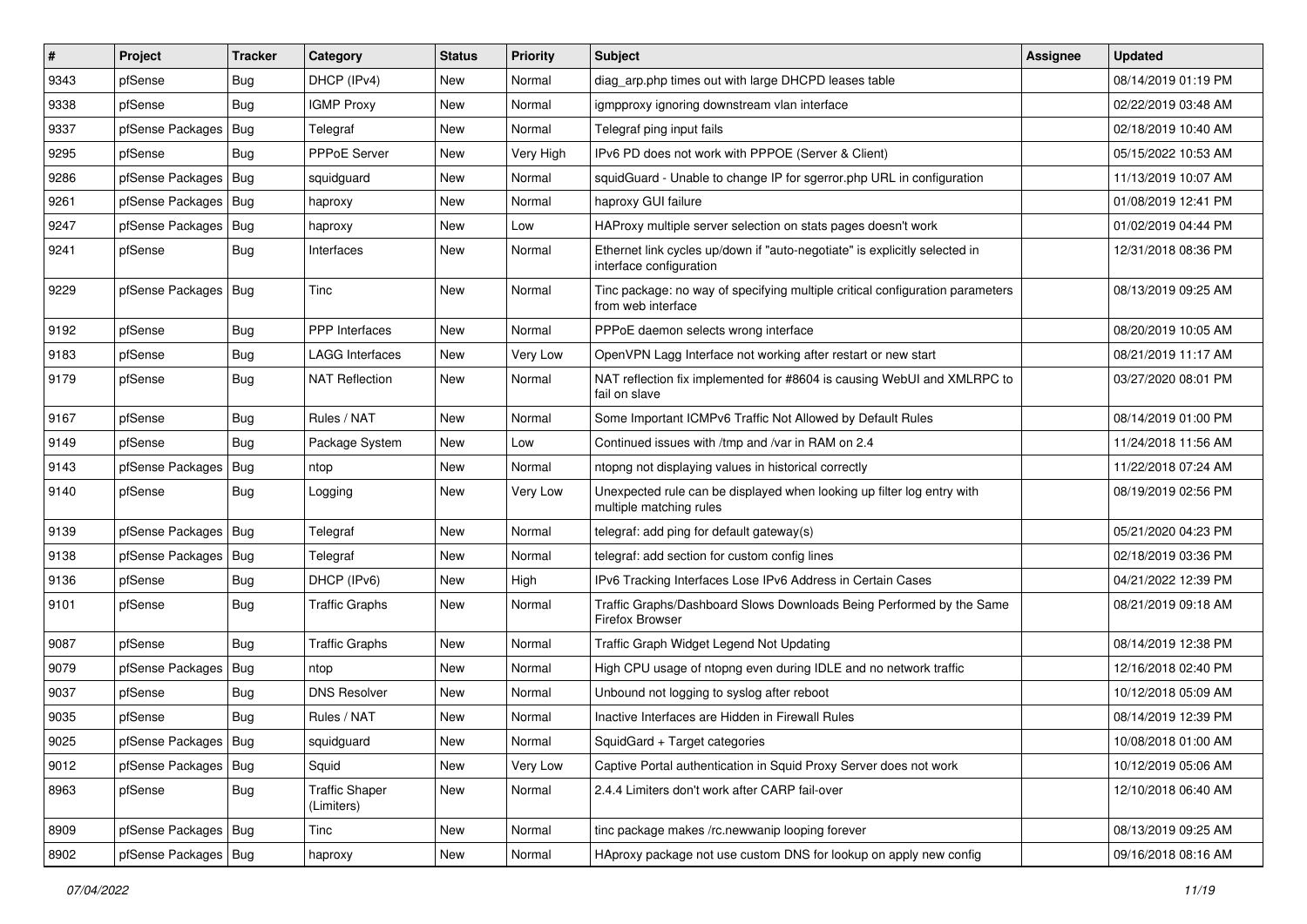| $\sharp$ | Project                | <b>Tracker</b> | Category                                        | <b>Status</b> | <b>Priority</b> | <b>Subject</b>                                                                                                                          | Assignee | <b>Updated</b>      |
|----------|------------------------|----------------|-------------------------------------------------|---------------|-----------------|-----------------------------------------------------------------------------------------------------------------------------------------|----------|---------------------|
| 8846     | pfSense                | Bug            | Gateways                                        | New           | Low             | Misleading gateway error message adding/editing static routes using a<br>disabled interface                                             |          | 08/21/2019 11:29 AM |
| 8831     | pfSense                | Bug            | <b>IPv6 Router</b><br>Advertisements<br>(RADVD) | New           | Very High       | Radvd causes latency spikes                                                                                                             |          | 04/19/2021 04:51 AM |
| 8820     | pfSense                | Bug            | Rules / NAT                                     | New           | Low             | System/Advanced/Misc - "Do not kill connections when schedule expires"<br>UN-checked still leaves existing connections open.            |          | 07/28/2020 10:59 AM |
| 8804     | pfSense                | <b>Bug</b>     | PPP Interfaces                                  | New           | Normal          | Netgate SG-1000 PPPoE Keepalives not prioritized, internet drops                                                                        |          | 08/20/2019 10:06 AM |
| 8770     | pfSense                | <b>Bug</b>     | Interfaces                                      | New           | Normal          | QinQ interfaces always show as active                                                                                                   |          | 02/01/2020 09:47 AM |
| 8752     | pfSense Packages       | Bug            | squidguard                                      | New           | Normal          | For SquidGuard in "Common ACL" menu "Target Rules List" "access" option<br>always stays with default value '---' for my Target category |          | 08/06/2018 05:53 AM |
| 8711     | pfSense                | Bug            | <b>IGMP Proxy</b>                               | New           | Normal          | igmpproxy with PPPoE Interfaces                                                                                                         |          | 07/28/2018 09:21 AM |
| 8705     | pfSense Packages       | Bug            | syslog-ng                                       | New           | Normal          | Syslog-NG error in latest snapshot                                                                                                      |          | 07/27/2018 10:17 AM |
| 8686     | pfSense                | Bug            | <b>IPsec</b>                                    | New           | Normal          | IPsec VTI: Assigned interface firewall rules are never parsed                                                                           |          | 02/10/2021 12:15 PM |
| 8614     | pfSense                | Bug            | DHCP (IPv4)                                     | New           | Normal          | Cannot remove Additional BOOTP/DHCP Options                                                                                             |          | 08/21/2019 09:15 AM |
| 8589     | pfSense Packages       | Bug            | FreeRADIUS                                      | New           | Normal          | FreeRadius 0.15.5_2 ignoring tunnelled-reply=no                                                                                         |          | 02/18/2019 03:40 PM |
| 8570     | pfSense                | Bug            | <b>XML Parser</b>                               | New           | Normal          | Empty (dn)shaper config gets populated with newline                                                                                     |          | 08/20/2019 02:45 PM |
| 8567     | pfSense                | Bug            | CARP                                            | New           | Normal          | Using IPv6 VIP alias for services may affect CARP IPv6 VIP work                                                                         |          | 06/12/2018 01:26 PM |
| 8566     | pfSense                | Bug            | CARP                                            | New           | Normal          | Wrong IPv6 source in NS request in case using of IPv6 alias                                                                             |          | 06/12/2018 01:26 PM |
| 8560     | pfSense Packages   Bug |                | <b>ACME</b>                                     | New           | Normal          | ACME: can't update DNS records in DNSMadeEasy registar for several<br>domains with different API keys/ids                               |          | 06/08/2018 01:28 PM |
| 8526     | pfSense                | <b>Bug</b>     | Interfaces                                      | New           | Normal          | DHCP client ignores server replies when 802.1q tagging is used                                                                          |          | 08/14/2019 10:52 AM |
| 8513     | pfSense Packages       | Bug            | FreeRADIUS                                      | New           | High            | Freeradius 3.x Idap problem                                                                                                             |          | 02/18/2019 05:22 PM |
| 8512     | pfSense                | Bug            | PPP Interfaces                                  | New           | Normal          | PPPoE reconnect fails after interface flap                                                                                              |          | 08/20/2019 10:06 AM |
| 8500     | pfSense                | <b>Bug</b>     | Dynamic DNS                                     | New           | Low             | Incorrect categorization of status/info messages from phpDynDNS                                                                         |          | 08/16/2019 12:50 PM |
| 8464     | pfSense                | Bug            | Wireless                                        | New           | Very Low        | Wireless USB card does not connect to WiFi automatically after reboot/halt                                                              |          | 06/19/2020 03:44 AM |
| 8454     | pfSense Packages       | <b>Bug</b>     | arpwatch                                        | New           | Very Low        | Arpwatch package break email notifications from other sources                                                                           |          | 06/23/2022 07:49 PM |
| 8438     | pfSense Packages       | Bug            | haproxy                                         | New           | High            | haproxy: can't use ACL for cert with http-response actions                                                                              |          | 05/24/2018 01:12 PM |
| 8435     | pfSense                | <b>Bug</b>     | Interfaces                                      | New           | Normal          | DHCPv6 unusable in certain circumstances (US AT&T Fiber, etc.)                                                                          |          | 08/14/2019 10:52 AM |
| 8432     | pfSense                | Bug            | Dynamic DNS                                     | New           | Normal          | Dynamic DNS Client gives an error that it can't find IPv6 address when WAN<br>interface is a LAGG                                       |          | 09/17/2020 05:23 AM |
| 8419     | pfSense                | Bug            | Web Interface                                   | New           | Normal          | webgui, when menubar is fixed to the top of the screen, the last items of long<br>menus cannot be seen/used.                            |          | 07/19/2018 03:10 PM |
| 8406     | pfSense                | <b>Bug</b>     | Dynamic DNS                                     | New           | Normal          | DDNS IPV6 Cloudflare Client does not detect PPOE address                                                                                |          | 03/31/2018 11:56 AM |
| 8401     | pfSense                | <b>Bug</b>     | Installer                                       | New           | Normal          | Issues related to keys representing alphabetic characters specific to<br>Scandinavian languages and to some other keys.                 |          | 03/30/2018 11:06 AM |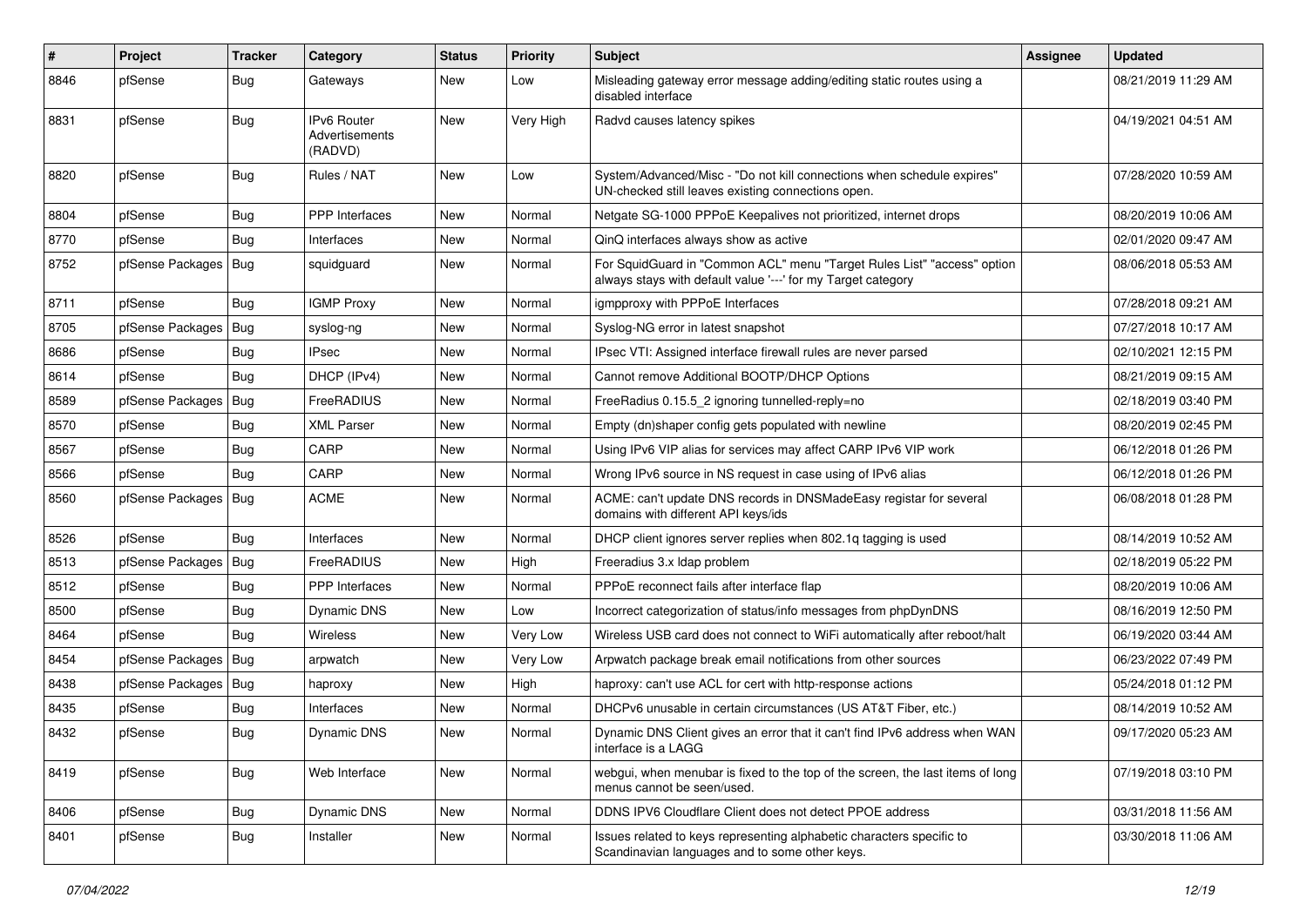| #    | Project                | <b>Tracker</b> | Category                | <b>Status</b> | <b>Priority</b> | <b>Subject</b>                                                                                                                                                                | Assignee | <b>Updated</b>      |
|------|------------------------|----------------|-------------------------|---------------|-----------------|-------------------------------------------------------------------------------------------------------------------------------------------------------------------------------|----------|---------------------|
| 8343 | pfSense                | Bug            | Gateways                | New           | Normal          | Gateway Routes (Default Routes) not removed in Kernel when removed<br>from GUI                                                                                                |          | 05/14/2020 01:22 AM |
| 8335 | pfSense                | <b>Bug</b>     | <b>LAGG Interfaces</b>  | New           | Normal          | System hang with LACP downlink to UniFi switch                                                                                                                                |          | 08/21/2019 11:18 AM |
| 8325 | pfSense                | <b>Bug</b>     | UPnP/NAT-PMP            | New           | Normal          | UPnP not available for pppoe-Clients                                                                                                                                          |          | 11/15/2020 10:33 AM |
| 8313 | pfSense                | <b>Bug</b>     | <b>Notifications</b>    | New           | Normal          | STARTTLS auto detection not working                                                                                                                                           |          | 04/21/2022 12:39 PM |
| 8295 | pfSense Packages       | <b>Bug</b>     | syslog-ng               | New           | Normal          | syslog-ng logrotates tls files                                                                                                                                                |          | 02/14/2018 06:12 AM |
| 8285 | pfSense                | <b>Bug</b>     | Web Interface           | New           | Normal          | Actions on stale data may result in catastrophic results                                                                                                                      |          | 01/16/2018 08:08 PM |
| 8264 | pfSense Packages       | <b>Bug</b>     | FreeRADIUS              | New           | Normal          | Radiusd restart on WAN change results in freeradius not running (and<br>possible solution)                                                                                    |          | 04/21/2022 12:39 PM |
| 8263 | pfSense                | <b>Bug</b>     | Traffic Shaper (ALTQ)   | <b>New</b>    | Normal          | Cannot create a nonlinear `Link Share` service curve because of: "the sum<br>of the child bandwidth higher than parent"                                                       |          | 11/05/2020 07:31 AM |
| 8233 | pfSense                | <b>Bug</b>     | <b>NAT Reflection</b>   | New           | Very Low        | NAT reflection back to originating host broken when using FQDN-based IP<br>aliases                                                                                            |          | 08/21/2019 10:53 AM |
| 8229 | pfSense Packages       | <b>Bug</b>     | syslog-ng               | New           | Normal          | syslog-ng stops parsing logs after logrotate run                                                                                                                              |          | 01/26/2018 12:00 PM |
| 8213 | pfSense Packages   Bug |                | haproxy                 | New           | Normal          | acl src file not populated from alias                                                                                                                                         |          | 12/21/2017 02:02 PM |
| 8207 | pfSense                | <b>Bug</b>     | <b>Operating System</b> | New           | Normal          | 2.4 cannot boot as a Xen VM with more than 7 NICs                                                                                                                             |          | 06/25/2022 05:42 PM |
| 8197 | pfSense Packages       | Bug            | <b>BIND</b>             | New           | Normal          | BIND UI fails to properly update zone with inline DNSSEC signing enabled                                                                                                      |          | 02/18/2019 05:23 PM |
| 8180 | pfSense Packages       | <b>Bug</b>     | syslog-ng               | New           | Normal          | syslog-ng default log file                                                                                                                                                    |          | 01/16/2018 12:53 PM |
| 8177 | pfSense                | <b>Bug</b>     | Package System          | New           | Normal          | "/xsl/package.xsl" is referenced in package XML files but not on the firewall                                                                                                 |          | 08/14/2019 09:56 AM |
| 8176 | pfSense                | <b>Bug</b>     | Package System          | New           | Normal          | /schema/packages.dtd -- referenced in *xml, but missing?                                                                                                                      |          | 12/09/2017 06:52 PM |
| 8158 | pfSense                | <b>Bug</b>     | Interfaces              | New           | High            | IPv6 Track Interface issue with more than one WAN-Gateway and a number<br>of internal interfaces at least track interface from one interface does not<br>work on regular base |          | 12/03/2017 09:00 AM |
| 8157 | pfSense                | <b>Bug</b>     | Dashboard               | New           | Very Low        | Traffic Graph clutter from time to time                                                                                                                                       |          | 12/03/2017 06:40 AM |
| 8130 | pfSense                | <b>Bug</b>     | <b>Traffic Graphs</b>   | New           | Normal          | Status - Monitoring - Area chart displays traffic data differently than Line or<br>Bar charts                                                                                 |          | 11/26/2017 01:40 PM |
| 8122 | pfSense                | <b>Bug</b>     | OpenVPN                 | New           | Normal          | openvpn client is unable to use OTP (temporary) passwords                                                                                                                     |          | 04/16/2018 09:28 AM |
| 8113 | pfSense                | <b>Bug</b>     | Interfaces              | New           | Normal          | MTU setting on bridge, openvpn clients ignored                                                                                                                                |          | 12/31/2021 05:55 PM |
| 8095 | pfSense                | Bug            | Translations            | New           | Normal          | Unescaped simple quotes break JavaScript features when the French<br>translation is enabled                                                                                   |          | 08/21/2019 09:06 AM |
| 8089 | pfSense                | <b>Bug</b>     | Interfaces              | New           | High            | VLAN page breaks after config restore to new hardware.                                                                                                                        |          | 11/21/2017 01:38 PM |
| 8087 | pfSense                | <b>Bug</b>     | Authentication          | New           | Normal          | Provide Calling-Station-ID to RADIUS backed VPN connections                                                                                                                   |          | 06/06/2020 05:36 AM |
| 8076 | pfSense                | <b>Bug</b>     | Backup / Restore        | New           | Normal          | User can easily apply an unusable interface configuration after restore                                                                                                       |          | 08/14/2019 10:52 AM |
| 8073 | pfSense                | Bug            | IPsec                   | New           | Normal          | Traffic inexplicably not going through IPSEC despite (in theory) matching<br><b>SPs</b>                                                                                       |          | 11/09/2017 02:51 AM |
| 8066 | pfSense                | Bug            | Routing                 | New           | Normal          | Static routes not applied when they go out a interface using carp                                                                                                             |          | 11/08/2017 02:04 AM |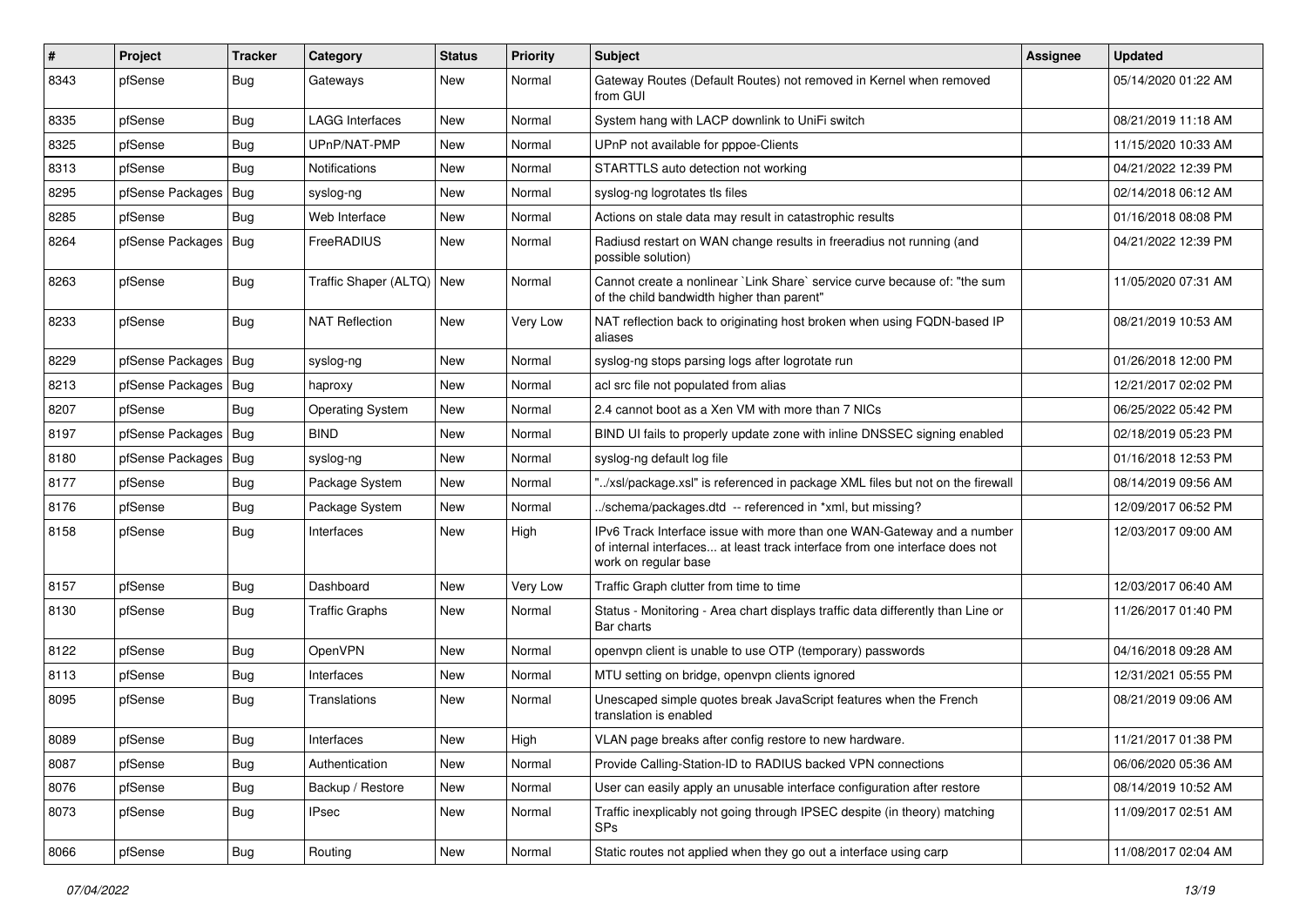| $\vert$ # | Project                | <b>Tracker</b> | Category                                 | <b>Status</b> | <b>Priority</b> | <b>Subject</b>                                                                                                                    | Assignee | <b>Updated</b>      |
|-----------|------------------------|----------------|------------------------------------------|---------------|-----------------|-----------------------------------------------------------------------------------------------------------------------------------|----------|---------------------|
| 8050      | pfSense                | <b>Bug</b>     | Interfaces                               | New           | High            | Enabling bridge while interfaces have link freezes console                                                                        |          | 11/03/2017 04:38 PM |
| 8004      | pfSense                | Bug            | <b>NAT Reflection</b>                    | New           | Normal          | Error notice for a deleted NAT that had a RULE or an existing NAT which is<br>claimed to have no NAT port                         |          | 10/24/2017 06:39 PM |
| 7986      | pfSense                | Bug            | <b>Wireless</b>                          | <b>New</b>    | Normal          | WLAN card no longer properly initialized under 2.4.0                                                                              |          | 06/19/2020 08:08 AM |
| 7977      | pfSense                | <b>Bug</b>     | Translations                             | New           | Normal          | English text shown in stead of translated text (Routing - Gateway groups -<br>edit)                                               |          | 08/21/2019 11:28 AM |
| 7964      | pfSense                | Bug            | Multi-WAN                                | New           | Normal          | Restart openvpn on gateway switching                                                                                              |          | 08/19/2019 12:35 PM |
| 7943      | pfSense                | <b>Bug</b>     | Web Interface                            | <b>New</b>    | Normal          | CSS Overflow Fix for Drop Down Menus in webConfigurator                                                                           |          | 11/21/2020 02:54 PM |
| 7899      | pfSense                | Bug            | Traffic Shaper (ALTQ)                    | New           | Normal          | a floating 'match' rule on LAN does not put traffic from a broswer on a<br>clientpc into a shaper queue                           |          | 09/28/2017 09:16 AM |
| 7863      | pfSense                | <b>Bug</b>     | User Manager /<br>Privileges             | New           | Normal          | The "WebCfg - All pages" permission inclueds the "User - System: Shell<br>account access" even though that is not a WebCofg page. |          | 09/16/2017 05:13 AM |
| 7857      | pfSense                | Bug            | Dashboard                                | New           | Very Low        | Interfaces Widget U/I fails to wrap IPV6 addresses when the string is too<br>wide for the widget                                  |          | 08/13/2019 09:15 AM |
| 7848      | pfSense                | Bug            | <b>Diagnostics</b>                       | New           | Low             | NDP Table Sort by Expiration Error                                                                                                |          | 08/26/2019 02:56 PM |
| 7821      | pfSense                | <b>Bug</b>     | DHCP (IPv6)                              | New           | Normal          | GIF does not support broadcast                                                                                                    |          | 08/29/2017 10:50 AM |
| 7788      | pfSense                | <b>Bug</b>     | Dashboard                                | New           | Low             | Irregular updating of widgets like cpu/uptime on system widget.                                                                   |          | 08/21/2019 09:03 AM |
| 7779      | pfSense                | Bug            | <b>OpenVPN</b>                           | New           | Normal          | Traffic crossing a site-to-site OpenVPN tunnel fails to fragment.                                                                 |          | 06/02/2021 08:26 AM |
| 7757      | pfSense                | Bug            | Backup / Restore                         | <b>New</b>    | Normal          | Auto Config Backup fails to upload unless Default Gateway is up                                                                   |          | 08/16/2019 12:47 PM |
| 7737      | pfSense                | <b>Bug</b>     | IPv6 Router<br>Advertisements<br>(RADVD) | <b>New</b>    | Normal          | radvd error message                                                                                                               |          | 08/13/2019 09:41 AM |
| 7734      | pfSense                | <b>Bug</b>     | DHCP (IPv6)                              | New           | Normal          | Using opton ia pd0 does not renew prefix and prefix get dropped                                                                   |          | 07/31/2017 03:46 AM |
| 7730      | pfSense                | Bug            | Interfaces                               | <b>New</b>    | High            | 2.3.4_1 greX: loop detected when hit save on filter rules or interfaces                                                           |          | 07/27/2017 08:16 AM |
| 7665      | pfSense                | Bug            | Aliases / Tables                         | New           | Normal          | Host range validation for Aliases is not strict enough                                                                            |          | 08/21/2019 11:01 AM |
| 7648      | pfSense                | <b>Bug</b>     | CARP                                     | New           | Very Low        | SPAN ports on an interface renders CARP HA inoperative                                                                            |          | 06/14/2017 09:19 PM |
| 7590      | pfSense                | <b>Bug</b>     | <b>Diagnostics</b>                       | New           | Normal          | diag_edit do not save when nothing to sae (in directory browse view)                                                              |          | 05/20/2017 05:04 PM |
| 7589      | pfSense                | <b>Bug</b>     | Diagnostics                              | New           | Normal          | diag edit.php old print info box                                                                                                  |          | 05/20/2017 05:02 PM |
| 7551      | pfSense                | <b>Bug</b>     | Rules / NAT                              | New           | Normal          | Dynamic IPsec endpoints not added to rule set after WAN down/up                                                                   |          | 05/16/2017 02:26 PM |
| 7476      | pfSense                | <b>Bug</b>     | Logging                                  | New           | Normal          | Dirty buffer used to build log messages?                                                                                          |          | 04/17/2017 09:51 PM |
| 7462      | pfSense Packages   Bug |                | haproxy                                  | New           | Normal          | HAproxy not rebinding properly after WAN DHCP IP change                                                                           |          | 01/11/2018 09:15 AM |
| 7453      | pfSense Packages       | Bug            | ACME                                     | New           | Normal          | DNS-ovh need to save or display consumer key                                                                                      |          | 04/06/2017 10:54 AM |
| 7430      | pfSense                | <b>Bug</b>     | Interfaces                               | <b>New</b>    | Normal          | pfsense-utils.inc - where_is_ipaddr_configured() should account for<br>loopback interface                                         |          | 08/13/2019 03:48 PM |
| 7420      | pfSense                | Bug            | <b>IPsec</b>                             | New           | Normal          | ipsec status freezing                                                                                                             |          | 02/13/2020 09:09 AM |
| 7403      | pfSense Packages   Bug |                | FreeRADIUS                               | New           | Normal          | Captive Portal + freeradius2 + MySQL problems with German Umlaut                                                                  |          | 03/17/2017 09:12 AM |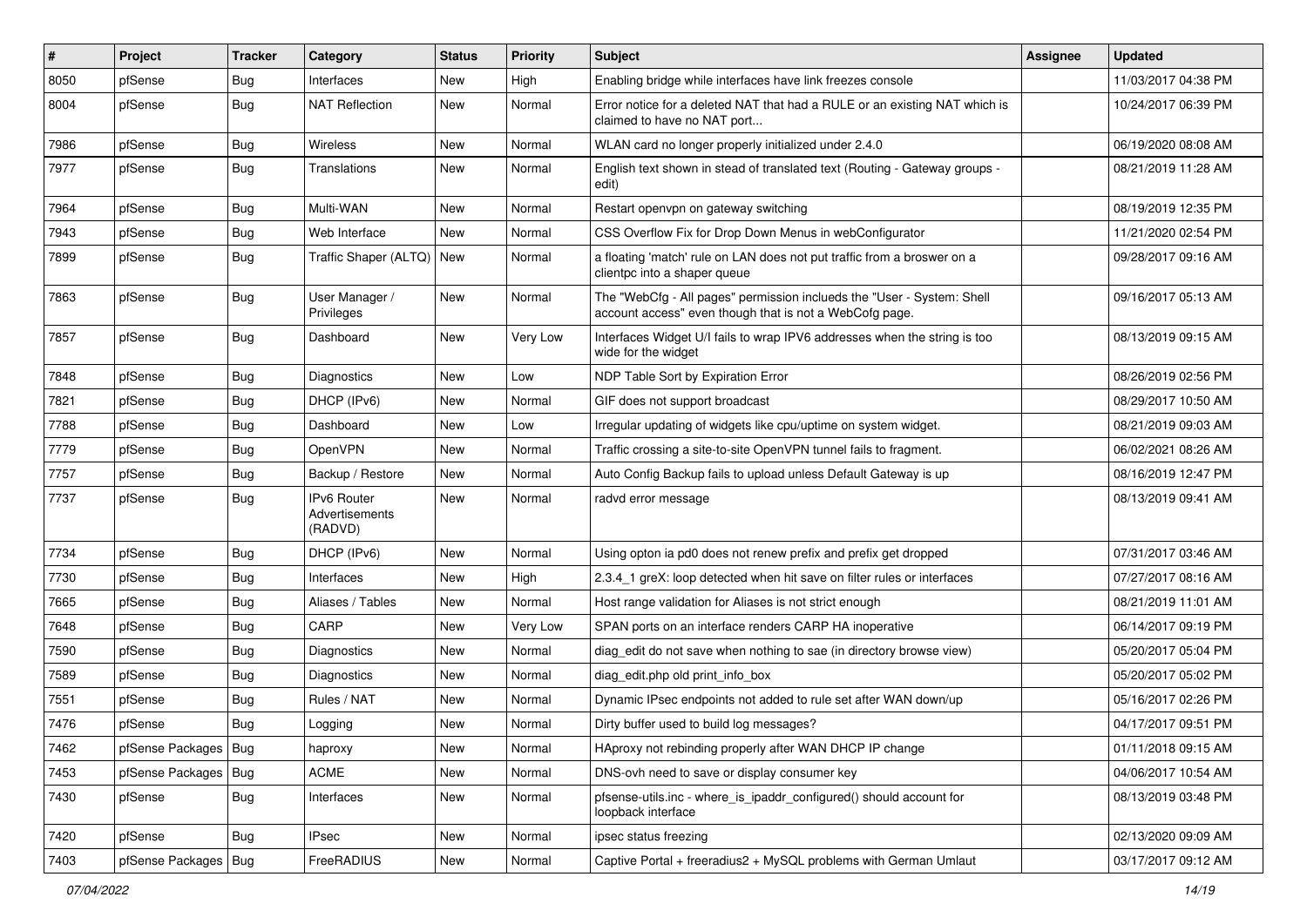| $\vert$ # | Project          | <b>Tracker</b> | Category                                               | <b>Status</b> | <b>Priority</b> | <b>Subject</b>                                                                                                                                      | <b>Assignee</b> | <b>Updated</b>      |
|-----------|------------------|----------------|--------------------------------------------------------|---------------|-----------------|-----------------------------------------------------------------------------------------------------------------------------------------------------|-----------------|---------------------|
| 7402      | pfSense          | Bug            | Web Interface                                          | New           | Normal          | Inconsistent use of htmlentities validation checks                                                                                                  |                 | 03/21/2017 08:58 AM |
| 7388      | pfSense Packages | Bug            | Suricata                                               | New           | High            | Suricata does not property recognize MTU for PPPOE interfaces                                                                                       |                 | 03/15/2017 05:17 AM |
| 7373      | pfSense          | <b>Bug</b>     | Rules / NAT                                            | New           | Normal          | Firewall schedules GUI needs to be redone from scratch                                                                                              |                 | 08/21/2019 08:56 AM |
| 7352      | pfSense          | Bug            | Routing                                                | New           | Normal          | pfSense IPv6 static route is dumped after a WAN flap                                                                                                |                 | 01/20/2022 09:35 AM |
| 7329      | pfSense          | Bug            | <b>DNS Forwarder</b>                                   | <b>New</b>    | Low             | <b>DHCP Not Updating DNS</b>                                                                                                                        |                 | 01/21/2022 09:16 PM |
| 7314      | pfSense          | Bug            | <b>RRD Graphs</b>                                      | New           | Low             | Discrepancy in ntp monitoring view                                                                                                                  |                 | 02/24/2017 08:37 PM |
| 7303      | pfSense          | Bug            | <b>IPv6 Router</b><br><b>Advertisements</b><br>(RADVD) | New           | Normal          | ipv6 connectivity lost on pfSense reboot                                                                                                            |                 | 08/20/2019 12:23 PM |
| 7289      | pfSense          | Bug            | Certificates                                           | <b>New</b>    | Low             | Generating 4096bit Certificate                                                                                                                      |                 | 08/14/2019 09:56 AM |
| 7238      | pfSense          | Bug            | Web Interface                                          | New           | Normal          | Menu layout broken when using "Hostname in Menu" with long hostnames                                                                                |                 | 02/21/2017 07:01 AM |
| 7195      | pfSense          | Bug            | Package System                                         | New           | Normal          | pkg edit.php - <checkenable fields=""> tag has no effect on fields other than<br/>checkbox/input</checkenable>                                      |                 | 08/21/2019 09:15 AM |
| 7172      | pfSense          | Bug            | DHCP (IPv4)                                            | New           | Normal          | Sorting by hostname in Services > DHCP Server > LAN should be "natural"<br>(alphanumeric friendly)                                                  |                 | 08/20/2019 03:47 PM |
| 7152      | pfSense          | <b>Bug</b>     | <b>DNS Resolver</b>                                    | <b>New</b>    | Normal          | Unbound / DNS Resolver issue if "Register DHCP static mappings in the<br>DNS Resolver" set before wildcard DNS custom options                       |                 | 12/18/2021 04:59 PM |
| 7113      | pfSense          | Bug            | Dashboard                                              | <b>New</b>    | Normal          | Interface name in Traffic Graphs                                                                                                                    |                 | 12/31/2021 05:40 PM |
| 7082      | pfSense          | Bug            | Package System                                         | New           | Normal          | pkg edit.php - impossible to use default value with rowhelperfield                                                                                  |                 | 08/21/2019 09:15 AM |
| 7040      | pfSense          | Bug            | Interfaces                                             | New           | Normal          | Issue when disabling an interface                                                                                                                   |                 | 12/26/2016 02:56 AM |
| 6988      | pfSense Packages | Bug            | Snort                                                  | New           | High            | SNORT Package PHP memory error                                                                                                                      |                 | 06/28/2018 10:00 PM |
| 6977      | pfSense          | <b>Bug</b>     | Interfaces                                             | New           | Normal          | VLAN traffic is erroneously counted as underlying iface (untagged) traffic                                                                          |                 | 08/13/2019 02:56 PM |
| 6926      | pfSense          | Bug            | UPnP/NAT-PMP                                           | New           | Normal          | Miniupnp advertising expired IPv6 address                                                                                                           |                 | 01/15/2022 08:29 PM |
| 6861      | pfSense Packages | <b>Bug</b>     | haproxy                                                | New           | Normal          | Ha-Proxy duplicated backend used in place of original backend                                                                                       |                 | 02/18/2019 05:30 PM |
| 6823      | pfSense          | Bug            | Interfaces                                             | New           | Normal          | No connectivity after changing link state to UP                                                                                                     |                 | 04/21/2022 12:39 PM |
| 6803      | pfSense          | Bug            | Web Interface                                          | New           | Normal          | CSRF timeout occurs when it (probably) shouldn't                                                                                                    |                 | 11/03/2016 09:43 PM |
| 6799      | pfSense          | Bug            | Rules / NAT                                            | New           | Normal          | Using NOT (!) with interface subnet macros results unexpected traffic<br>passing when multiple subnets are included in the macro (i.e. VIP subnets) |                 | 02/07/2022 02:18 PM |
| 6784      | pfSense Packages | <b>Bug</b>     | haproxy                                                | New           | Normal          | HAProxy version .48 will not use URL Table Alias for front end listener                                                                             |                 | 02/18/2019 05:32 PM |
| 6691      | pfSense          | Bug            | DHCP (IPv6)                                            | New           | Normal          | dhcp6c quits after only two tries if no response was received                                                                                       |                 | 12/07/2020 04:25 PM |
| 6627      | pfSense          | Bug            | Rules / NAT                                            | New           | Normal          | floating tab match rules ignore quick action so should be removed                                                                                   |                 | 07/18/2016 02:15 PM |
| 6541      | pfSense          | Bug            | IPv6 Router<br>Advertisements<br>(RADVD)               | New           | Normal          | IPv6 RAs always include on-link prefix; clients may not use DHCPv6<br>managed addresses                                                             |                 | 08/13/2019 03:23 PM |
| 6521      | pfSense Packages | <b>Bug</b>     | squidguard                                             | New           | Normal          | pfsense 2.3.1 squidguard -> Groups ACL -> Target Rules List missing                                                                                 |                 | 06/25/2016 10:49 PM |
| 6481      | pfSense          | Bug            | <b>IPsec</b>                                           | New           | Normal          | loading EAP RADIUS method failed                                                                                                                    |                 | 03/24/2020 04:25 PM |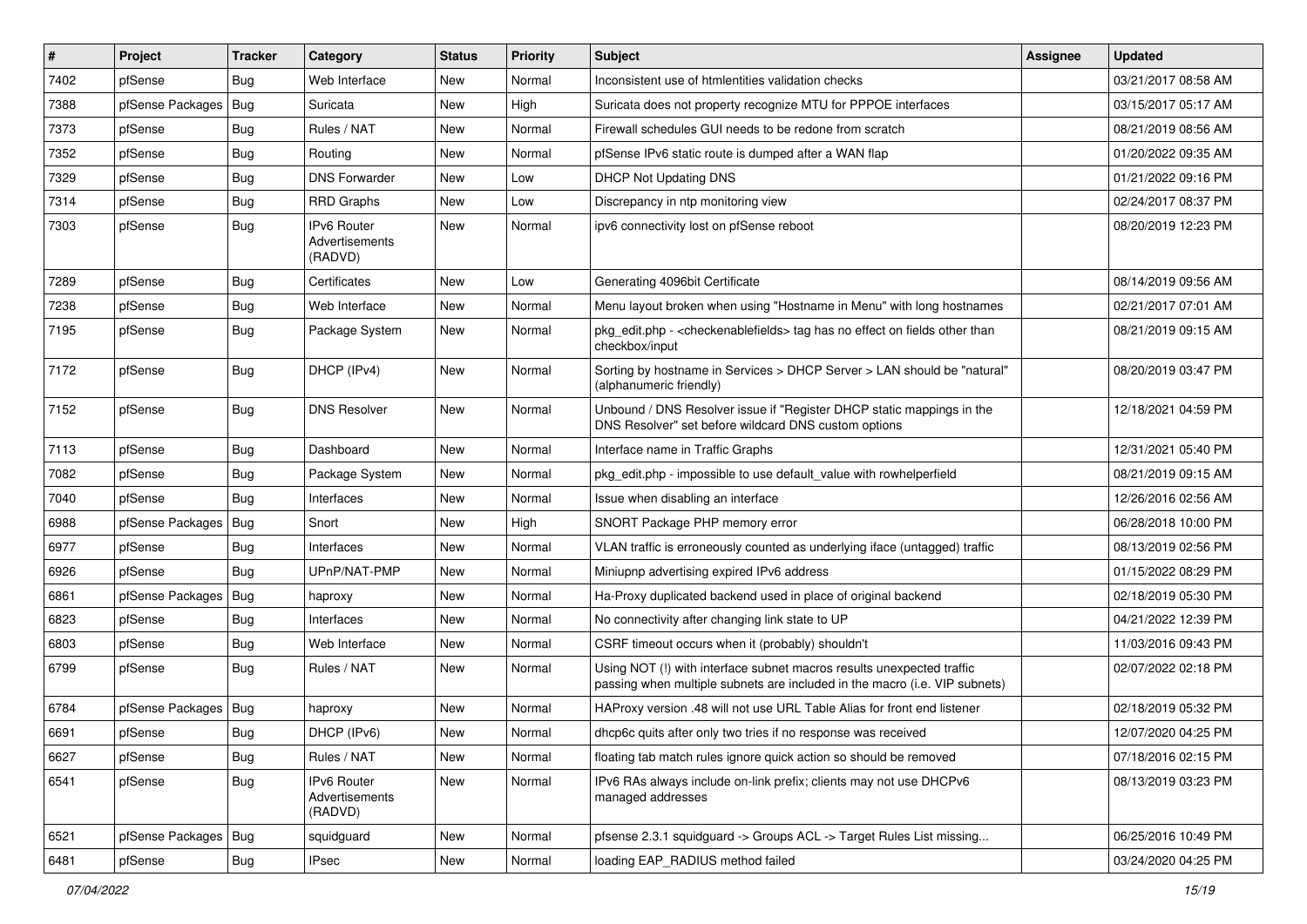| $\vert$ # | Project          | <b>Tracker</b> | Category                                        | <b>Status</b> | <b>Priority</b> | <b>Subject</b>                                                                                                  | Assignee | <b>Updated</b>      |
|-----------|------------------|----------------|-------------------------------------------------|---------------|-----------------|-----------------------------------------------------------------------------------------------------------------|----------|---------------------|
| 6471      | pfSense Packages | <b>Bug</b>     | squidquard                                      | New           | Normal          | pfsense 2.3.1 squidquard -> common ACL -> Target Rules List missing                                             |          | 06/08/2016 06:22 PM |
| 6398      | pfSense          | <b>Bug</b>     | Configuration<br>Backend                        | New           | Normal          | If config cannot be loaded due to corruption or bug, it isn't handled gracefully<br>(just stops)                |          | 08/13/2019 01:23 PM |
| 6386      | pfSense          | <b>Bug</b>     | <b>IPv6 Router</b><br>Advertisements<br>(RADVD) | <b>New</b>    | Low             | Switching Router Advertisements to disabled should broadcast IP Removal<br>messages                             |          | 05/22/2016 10:44 PM |
| 6361      | pfSense          | Bug            | Web Interface                                   | <b>New</b>    | Low             | Responsive Mobile Menu issue                                                                                    |          | 05/16/2016 12:09 PM |
| 6321      | pfSense          | Bug            | L2TP                                            | New           | Normal          | Problem with connecting 12tp over ipsec from android and windows                                                |          | 11/13/2020 11:01 AM |
| 6289      | pfSense          | Bug            | Interfaces                                      | <b>New</b>    | Normal          | IPv6 address not given to track6 interfaces on create                                                           |          | 12/30/2021 04:17 AM |
| 6186      | pfSense          | <b>Bug</b>     | Services                                        | New           | Normal          | race conditions in service startup                                                                              |          | 04/21/2022 12:39 PM |
| 6083      | pfSense Packages | Bug            | Squid                                           | New           | Normal          | Sugid Realtime Monitor / Squid Cache Table not diplaying correctly                                              |          | 12/06/2016 07:25 AM |
| 6051      | pfSense          | Bug            | DHCP (IPv6)                                     | New           | Normal          | DHCPv6 Client Failure for additional WAN Address causes<br>2-seconds-service-restart-loop                       |          | 12/03/2020 01:08 AM |
| 6029      | pfSense          | <b>Bug</b>     | <b>XML Parser</b>                               | New           | Normal          | Unhelpful error messages in xmlparse*.inc and generally                                                         |          | 08/13/2019 12:52 PM |
| 5849      | pfSense          | Bug            | CARP                                            | New           | Normal          | Routing fail on CARP IPsec                                                                                      |          | 12/18/2021 04:41 PM |
| 5786      | pfSense          | Bug            | Web Interface                                   | New           | Normal          | Check WebConfigurator port for conflicts                                                                        |          | 04/21/2022 12:39 PM |
| 5751      | pfSense Packages | <b>Bug</b>     | squidguard                                      | New           | Normal          | SquidGuard target categories not saved when long "Domain List" is provided                                      |          | 01/10/2016 08:55 AM |
| 5652      | pfSense          | Bug            | Authentication                                  | New           | Normal          | Radius IETF Class Group Assignment - Incorrect Standard                                                         |          | 08/13/2019 01:39 PM |
| 5629      | pfSense          | <b>Bug</b>     | <b>IPsec</b>                                    | <b>New</b>    | Normal          | Allow for IPsec configuration using certs without a CA                                                          |          | 12/31/2021 05:21 PM |
| 5355      | pfSense          | Bug            | <b>IPsec</b>                                    | New           | High            | on Dynamic WAN IP (DHCP Client) it takes 10 minutes before Phase1<br>reconnects                                 |          | 07/08/2016 10:29 PM |
| 5306      | pfSense          | <b>Bug</b>     | Package System                                  | New           | Normal          | textarea fields should have linebreaks sanitized automatically on save                                          |          | 03/03/2017 04:15 AM |
| 5253      | pfSense          | <b>Bug</b>     | <b>PPP</b> Interfaces                           | <b>New</b>    | Normal          | 3gstats.php 100% CPU                                                                                            |          | 01/08/2022 05:02 PM |
| 4740      | pfSense          | Bug            | Wireless                                        | New           | Normal          | Intel wireless kernel panic in infrastructure mode with WPA                                                     |          | 11/13/2020 08:38 AM |
| 4680      | pfSense          | Bug            | <b>DHCP Relay</b>                               | New           | Normal          | DHCP relay does not work with DHCP server on other end of OpenVPN<br>tunnel                                     |          | 05/05/2015 06:55 PM |
| 4604      | pfSense          | Bug            | <b>NTPD</b>                                     | New           | Normal          | NTP time server entries may or may not work, depending upon interfaces<br>selected when configuring NTP service |          | 12/11/2021 07:59 PM |
| 4467      | pfSense          | <b>Bug</b>     | Traffic Shaper (ALTQ)                           | <b>New</b>    | Normal          | Traffic Graphs shows wrong throughput when traffic shaping enabled                                              |          | 02/23/2015 05:31 PM |
| 3771      | pfSense          | <b>Bug</b>     | DHCP (IPv4)                                     | New           | Normal          | Webinterface and dhcpdcrashes with 500+ static leases                                                           |          | 08/21/2019 09:26 AM |
| 3706      | pfSense          | <b>Bug</b>     | User Manager /<br>Privileges                    | New           | Normal          | Permission order affects default page on limited accounts, but can't reorder                                    |          | 02/06/2016 04:10 AM |
| 3465      | pfSense          | <b>Bug</b>     | Traffic Shaper (ALTQ)                           | New           | Normal          | Editing Traffic Shaper queues causes status queues.php error                                                    |          | 02/19/2014 01:53 AM |
| 3411      | pfSense          | Bug            | Dashboard                                       | New           | Low             | Interfaces and statistics dashboard widgets very slow with large numbers of<br>interfaces                       |          | 01/24/2014 02:09 AM |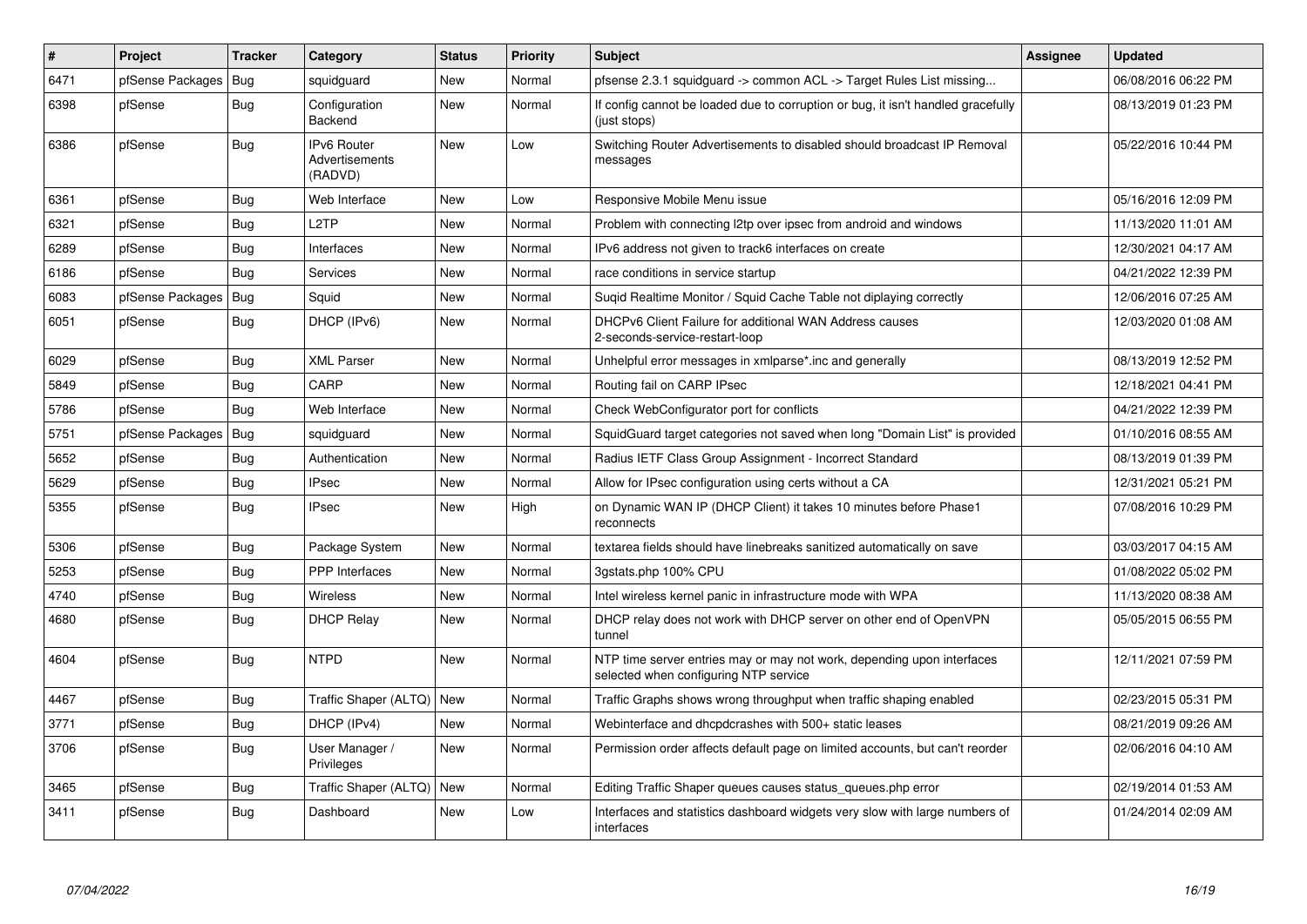| $\#$  | <b>Project</b>   | <b>Tracker</b> | Category                            | <b>Status</b> | <b>Priority</b> | <b>Subject</b>                                                                                            | <b>Assignee</b>       | <b>Updated</b>      |
|-------|------------------|----------------|-------------------------------------|---------------|-----------------|-----------------------------------------------------------------------------------------------------------|-----------------------|---------------------|
| 3404  | pfSense          | Bug            | DHCP (IPv4)                         | New           | Normal          | DHCP Server Fails to Start on Interfaces that are Slow to Come Online<br>During Boot                      |                       | 02/11/2014 05:09 PM |
| 3382  | pfSense          | Bug            | <b>IGMP Proxy</b>                   | New           | Normal          | IGMPPROXY fails with more than 32 interfaces                                                              |                       | 07/12/2016 11:01 PM |
| 3358  | pfSense          | <b>Bug</b>     | Package System                      | New           | Normal          | new version of <include file=""> is not required during reinstall all</include>                           |                       | 12/26/2014 12:13 PM |
| 3326  | pfSense          | <b>Bug</b>     | <b>PPP</b> Interfaces               | New           | Normal          | IPv6 only PPPoE connection                                                                                |                       | 11/18/2013 09:37 AM |
| 3312  | pfSense          | Bug            | <b>IPsec</b>                        | New           | Normal          | Gateway on IPsec rules is not functional in pf                                                            |                       | 01/28/2020 10:09 PM |
| 2367  | pfSense          | Bug            | Rules / NAT                         | New           | Normal          | display negate rules in firewall rules php and evaluate when added                                        |                       | 05/07/2012 06:11 PM |
| 2335  | pfSense          | Bug            | <b>Operating System</b>             | New           | Normal          | IGMPProxy and CARP Results in System Instability Upon Reboot                                              |                       | 07/19/2014 10:25 PM |
| 2308  | pfSense          | <b>Bug</b>     | Traffic Shaper (ALTQ)               | <b>New</b>    | Normal          | HFSC WebUI doesn't check for "Bandwidth" setting                                                          |                       | 12/04/2012 07:12 PM |
| 2138  | pfSense          | <b>Bug</b>     | <b>RRD Graphs</b>                   | New           | Normal          | RRD Wireless graph broken in BSS mode                                                                     |                       | 02/06/2016 04:59 AM |
| 1890  | pfSense          | Bug            | Translations                        | <b>New</b>    | Normal          | No gettext support in console scripts                                                                     |                       | 08/13/2019 12:24 PM |
| 1849  | pfSense          | <b>Bug</b>     | Traffic Shaper (ALTQ)               | New           | Normal          | Traffic shaper - By Queue view needs to show/use friendly inerface names                                  |                       | 01/10/2022 08:10 AM |
| 1738  | pfSense          | Bug            | Backup / Restore                    | New           | Very Low        | Restore fails when username in backup is not matching                                                     |                       | 12/11/2021 07:51 PM |
| 1667  | pfSense          | Bug            | L2TP                                | New           | Normal          | L2TP server does not respond properly from a CARP VIP                                                     |                       | 12/11/2021 07:43 PM |
| 1620  | pfSense Packages | Bug            | Squid                               | New           | Normal          | Can't use transparent proxy when using bridge.                                                            |                       | 10/07/2021 04:19 AM |
| 12924 | pfSense Packages | Bug            | WireGuard                           | New           | Normal          | <b>DNS Resolver WireGuard ACL Inconsistency</b>                                                           | Christian<br>McDonald | 04/10/2022 10:36 AM |
| 12760 | pfSense Packages | <b>Bug</b>     | WireGuard                           | New           | Normal          | Link-local addresses disallowed on Wireguard interfaces                                                   | Christian<br>McDonald | 02/07/2022 03:50 AM |
| 12715 | pfSense          | <b>Bug</b>     | Authentication                      | New           | Normal          | Long system startup time when LDAP is configured and unavailable during<br>startup.                       | Christian<br>McDonald | 01/24/2022 05:50 AM |
| 12608 | pfSense Packages | Bug            | WireGuard                           | New           | High            | WireGuard tunnels monitored by dpinger causing system to stop routing<br>completely in certain situations | Christian<br>McDonald | 12/16/2021 03:14 PM |
| 6873  | pfSense          | <b>Bug</b>     | DHCP (IPv6)                         | New           | Low             | radvd - Too many addresses in RDNSS section when previously using<br>DHCP <sub>v6</sub>                   | Dominic<br>McKeown    | 06/06/2018 10:45 AM |
| 8072  | pfSense          | <b>Bug</b>     | <b>Traffic Shaper</b><br>(Limiters) | New           | Normal          | Limiter / Queue mask issues?                                                                              | Ivor Kreso            | 11/08/2017 07:56 PM |
| 6993  | pfSense          | Bug            | OpenVPN                             | New           | Normal          | OpenVPN status error during CARP state transition                                                         | James Webb            | 12/31/2021 05:44 PM |
| 10892 | pfSense          | Bug            | Rules / NAT                         | New           | Low             | Large number of VLAN/LANs make floating rules are to read                                                 | Jared Dillard         | 02/01/2021 03:29 PM |
| 10429 | pfSense Packages | Bug            | <b>Status Traffic Totals</b>        | New           | Normal          | Status Traffic Total broken 2.4.5                                                                         | Jared Dillard         | 02/27/2021 07:55 PM |
| 9537  | pfSense Packages | Bug            | <b>Status Traffic Totals</b>        | New           | Normal          | One month offset in displayed data between time changes                                                   | Jared Dillard         | 05/01/2020 08:27 AM |
| 7387  | pfSense          | <b>Bug</b>     | Dashboard                           | <b>New</b>    | Low             | New Traffic Graph in dashboard resets inverted view to normal view                                        | <b>Jared Dillard</b>  | 12/11/2021 08:14 PM |
| 7267  | pfSense Packages | <b>Bug</b>     | <b>Status Traffic Totals</b>        | New           | Normal          | Status Traffic Totals - Stacked Bar - Scale not high enough                                               | Jared Dillard         | 11/18/2020 07:38 AM |
| 6696  | pfSense          | Bug            | Traffic Shaper (ALTQ)               | <b>New</b>    | Low             | Add configure link to Status > Queues error message if traffic shaping not<br>configured                  | Jared Dillard         | 08/21/2019 08:55 AM |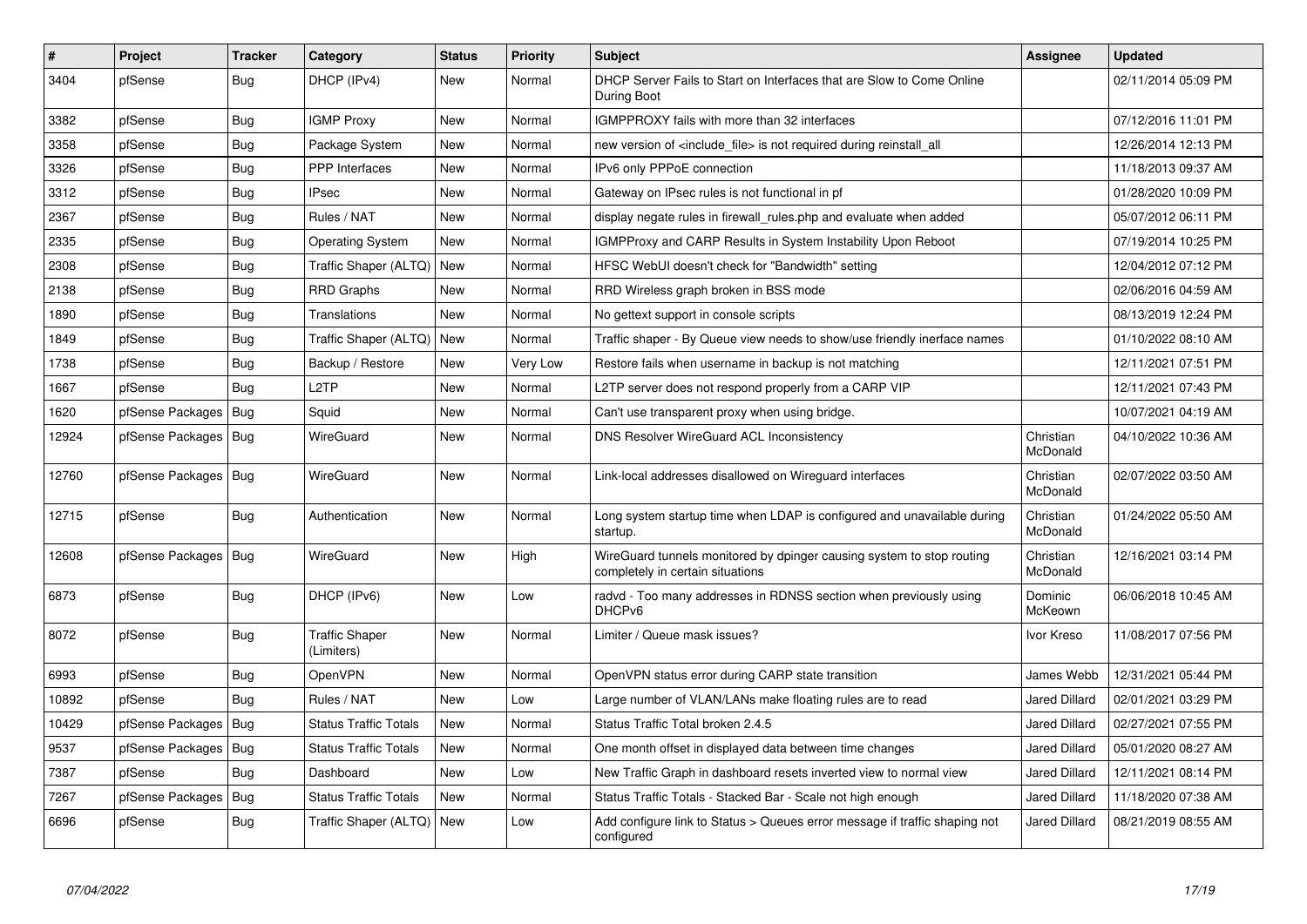| #     | <b>Project</b>         | <b>Tracker</b> | Category                     | <b>Status</b> | <b>Priority</b> | <b>Subject</b>                                                                                                                              | Assignee             | <b>Updated</b>      |
|-------|------------------------|----------------|------------------------------|---------------|-----------------|---------------------------------------------------------------------------------------------------------------------------------------------|----------------------|---------------------|
| 6026  | pfSense                | <b>Bug</b>     | Rules / NAT                  | <b>New</b>    | Low             | webinterface, firewall rules, wrapping of columns or visible<br>(horizontal)scrollbar needed when contents doesnt fit                       | Jared Dillard        | 08/20/2019 03:40 PM |
| 5367  | pfSense                | <b>Bug</b>     | Web Interface                | New           | Normal          | Safari repeatedly tries to reload dashboard                                                                                                 | Jared Dillard        | 08/22/2016 11:08 AM |
| 1675  | pfSense                | <b>Bug</b>     | <b>Captive Portal</b>        | New           | Normal          | Captive portal logout problems with pop-up blockers.                                                                                        | <b>Jared Dillard</b> | 03/28/2016 01:37 PM |
| 13240 | pfSense                | <b>Bug</b>     | Rules / NAT                  | <b>New</b>    | Normal          | User is forced to pick an NPt destination IPv6 prefix length even when<br>choosing a drop-down entry which contains a defined prefix length | Jim Pingle           | 06/28/2022 12:01 PM |
| 13228 | pfSense                | Bug            | Interfaces                   | New           | Normal          | Recovering interface gateway may not be added back into gateway groups<br>and rules when expected                                           | Jim Pingle           | 06/29/2022 04:31 PM |
| 13132 | pfSense                | Bug            | Backup / Restore             | New           | Normal          | Two SSHDATA Sections in Restored Config Breaks Unit                                                                                         | Jim Pingle           | 06/29/2022 07:53 AM |
| 13090 | pfSense                | <b>Bug</b>     | <b>OpenVPN</b>               | <b>New</b>    | Normal          | OpenVPN: do not use legacy deprecated netbios settings                                                                                      | Jim Pingle           | 04/22/2022 11:19 AM |
| 13089 | pfSense                | <b>Bug</b>     | OpenVPN                      | New           | Normal          | OpenVPN: fix some netbios options were preserved even if teh Netbios<br>option was unchecked                                                | Jim Pingle           | 04/22/2022 11:06 AM |
| 13088 | pfSense                | <b>Bug</b>     | OpenVPN                      | New           | Normal          | OpenVPN Client Overrides: properly hide/show form fields                                                                                    | Jim Pingle           | 06/08/2022 09:15 AM |
| 12942 | pfSense                | <b>Bug</b>     | Gateways                     | New           | Normal          | Code to kill states for old gateway when reconnecting an interface is<br>incorrect                                                          | Jim Pingle           | 06/28/2022 12:01 PM |
| 12811 | pfSense                | Bug            | Gateway Monitoring           | New           | Normal          | Services are not restarted when PPP interfaces connect                                                                                      | Jim Pingle           | 06/30/2022 03:18 AM |
| 12335 | pfSense                | <b>Bug</b>     | <b>IPsec</b>                 | <b>New</b>    | Normal          | <b>IPsec DNS inefficiency</b>                                                                                                               | Jim Pingle           | 06/28/2022 12:01 PM |
| 11997 | pfSense Packages   Bug |                | <b>IPsec Profile Wizard</b>  | <b>New</b>    | Normal          | Add Support for Android Strongswan Profiles in the Profile Wizard                                                                           | Jim Pingle           | 07/10/2021 07:51 PM |
| 10294 | pfSense Packages       | <b>Bug</b>     | <b>FRR</b>                   | <b>New</b>    | Normal          | FRR Route Counts Incorrect on Status Page                                                                                                   | Jim Pingle           | 02/26/2020 11:08 AM |
| 9889  | pfSense                | Bug            | Certificates                 | New           | Very Low        | CRL check for Intermediate CA CRLs fails                                                                                                    | Jim Pingle           | 11/08/2019 11:03 AM |
| 8516  | pfSense Packages       | Bug            | <b>FreeRADIUS</b>            | New           | Normal          | FreeRADIUS requires settings re-saved after pfSense upgrade                                                                                 | Jim Pingle           | 12/31/2021 05:58 PM |
| 8380  | pfSense                | Bug            | OpenVPN                      | New           | Normal          | OpenVPN RADIUS password length is not constant                                                                                              | Jim Pingle           | 07/17/2020 11:46 AM |
| 11797 | pfSense Packages       | Bug            | <b>Status Traffic Totals</b> | New           | Normal          | Traffic Totals lost upon reboot when using a ramdisk for /var and /tmp                                                                      | John Cornwell        | 04/10/2021 06:27 PM |
| 13323 | pfSense                | <b>Bug</b>     | Captive Portal               | <b>New</b>    | Normal          | Captive Portal breaks policy based routing for mac address bypassed clients<br>after upgrade to 22.05                                       | Kristof<br>Provost   | 07/03/2022 07:23 PM |
| 11626 | pfSense Plus           | Bug            | Authentication               | New           | Normal          | Google LDAP connection failed due to lack of SNI for TLS 1.3                                                                                | Luiz Souza           | 06/27/2022 07:23 AM |
| 10875 | pfSense                | <b>Bug</b>     | Gateways                     | <b>New</b>    | Normal          | PPP periodic reset does not fully restore gateway group round-robin<br>functionality                                                        | Luiz Souza           | 11/05/2020 07:44 AM |
| 10708 | pfSense                | <b>Bug</b>     | Upgrade                      | New           | Normal          | ZFS bootpool boot symlink issue                                                                                                             | Luiz Souza           | 03/08/2021 07:03 AM |
| 8964  | pfSense                | Bug            | <b>IPsec</b>                 | New           | High            | IPsec async cryptography advanced setting - TCP traffic not passing<br>through                                                              | Luiz Souza           | 12/08/2020 12:09 PM |
| 8815  | pfSense                | Bug            | Interfaces                   | New           | Normal          | IP addresses are removed from interfaces when link is lost and either IPv4<br>or IPv6 is dynamic                                            | Luiz Souza           | 07/21/2021 07:49 AM |
| 8324  | pfSense                | <b>Bug</b>     | Hardware / Drivers           | New           | Normal          | bxe cards require promisc for OSPF                                                                                                          | Luiz Souza           | 05/25/2020 03:19 PM |
| 8192  | pfSense                | Bug            | Gateway Monitoring           | New           | Low             | dpinger - Change in ISP link-local IPv6 address drops connectivity                                                                          | Luiz Souza           | 11/05/2020 07:31 AM |